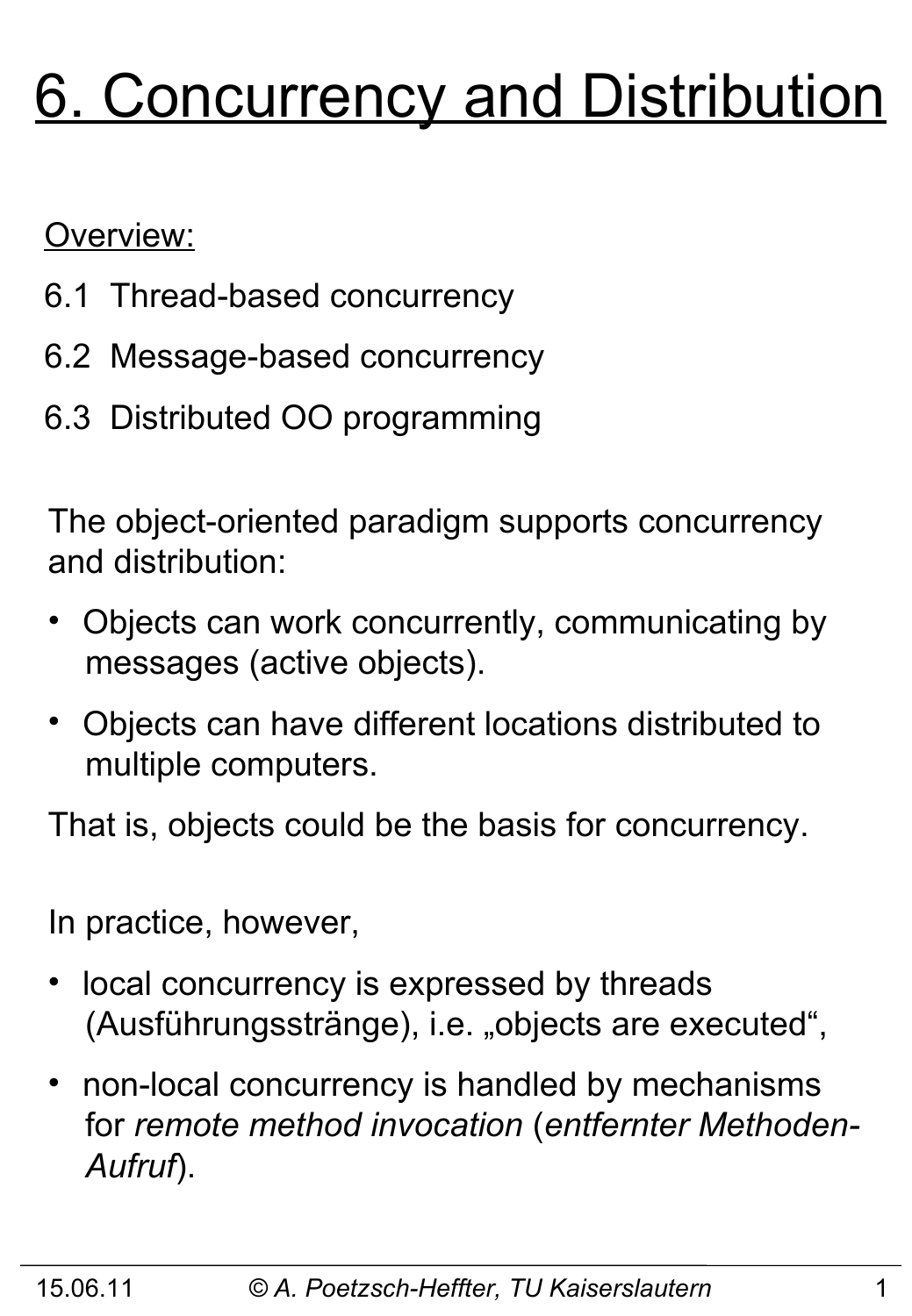## **6.1 Thread-based Concurrency**

Most modern OO languages use threads to express concurrent behavior. We discuss here the threadmodel of Java.

Explanation: (Thread)

A *thread* is an abstract entity that

- is created at program start or by special statements,
- can terminate, wait, block, ...
- executes statements of a program ( $\rightarrow$  *action*),
- leads to a sequence of actions modifying *the* state,
- can communicate with other threads
- have a local state and can access global state,
- can run interleaved or in parallel with other threads.

### Remark:

Thread-models essentially differ in how they realize the above six aspects in the programming language and its implementation model.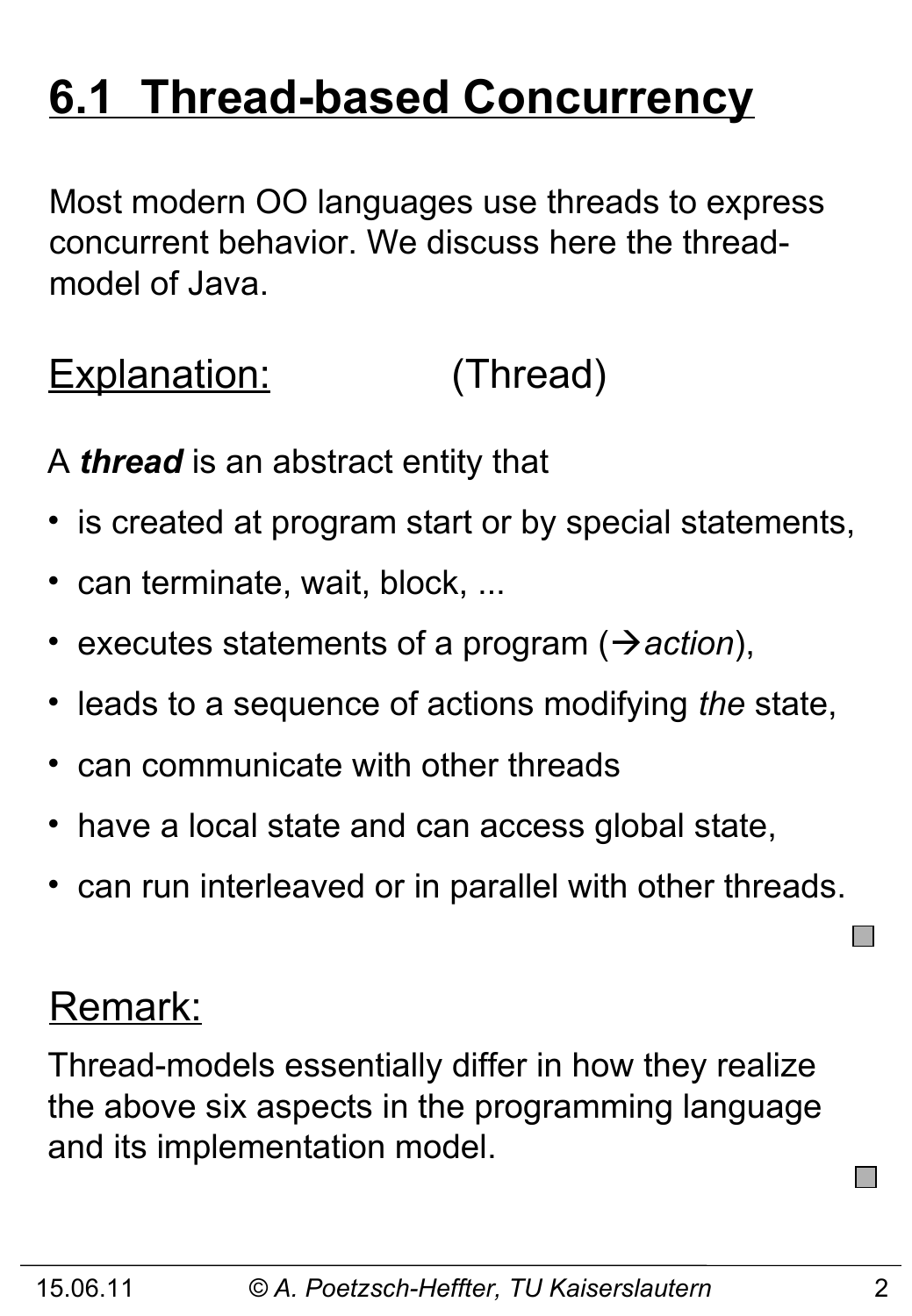### Java-Threads:

- Threads are represented by objects of class Thread. This allows to create and control them like any other object.
- The special method "start" starts new threads and returns immediately.

```
interface Runnable {
   void run( );
}
```

```
class Thread implements Runnable
{
   Thread( Runnable target ){ … }
 ...
   void run( ){ … }
   native void start( );
   void interrupt( ){ … }
 ...
}
```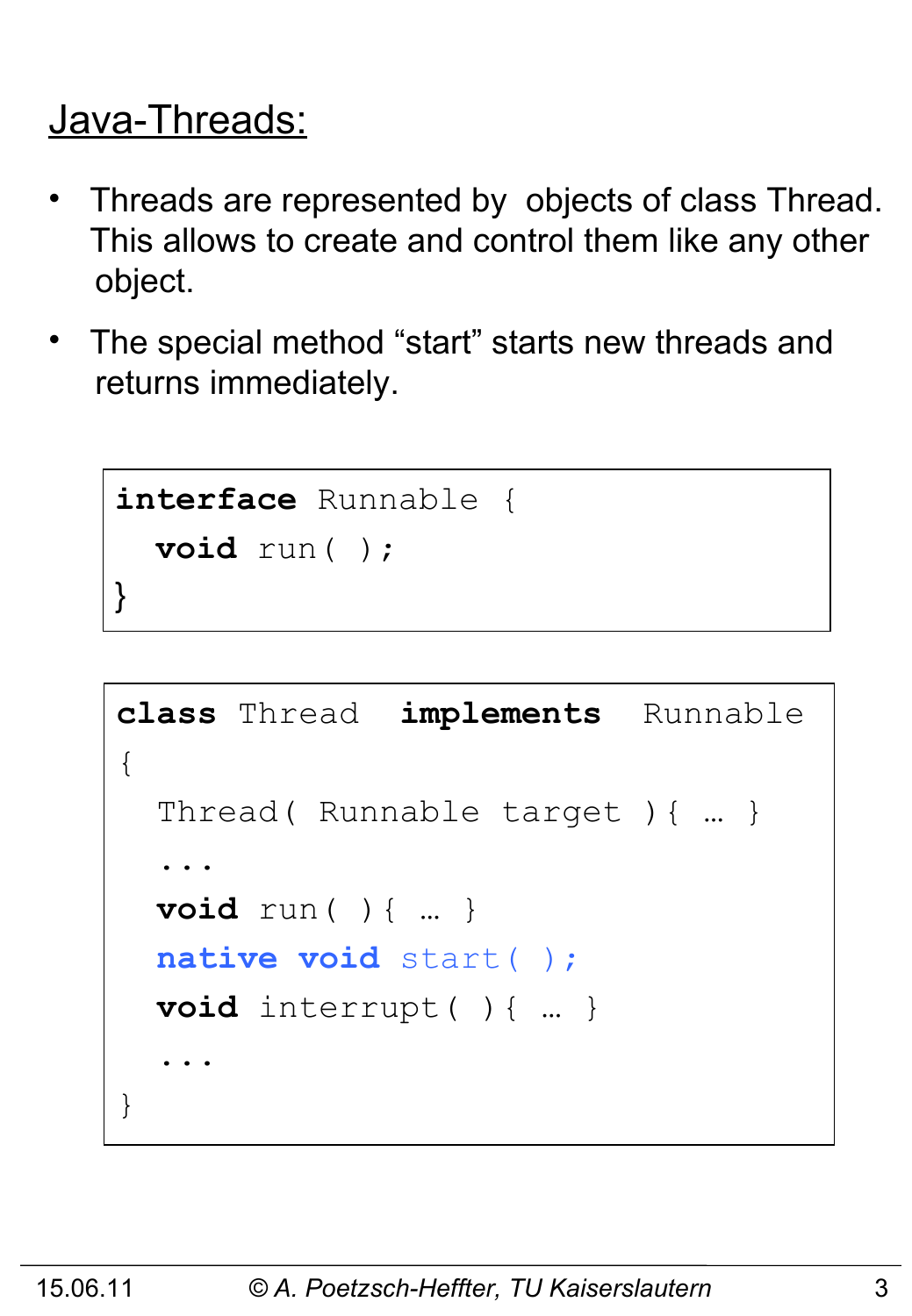

|  | <b>new</b> Thread( $new$ Printer("One") ).start(); |
|--|----------------------------------------------------|
|  | <b>new</b> Thread( $new$ Printer("Two") ).start(); |
|  | new Thread( new Printer("Three")).start();         |



15.06.11 *© A. Poetzsch-Heffter, TU Kaiserslautern* 4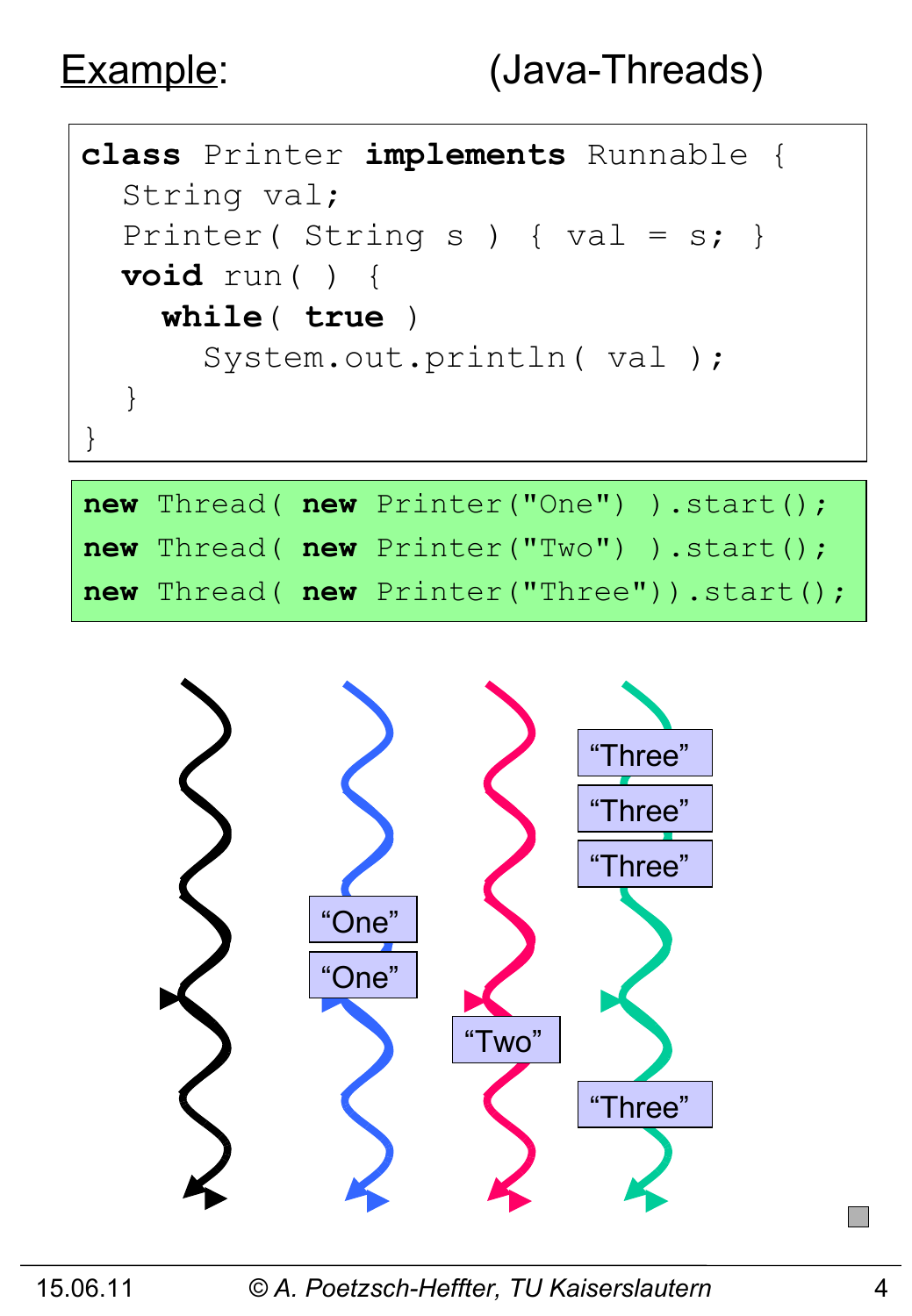### **Semantical Aspects of Threads**

The language semantics should describe the allowed behaviors of a multi-threaded program. Two problems:

- weak semantics to enable optimizations by the compiler and runtime system
- *insufficient* synchronization by the user

Access to **common resources,** such as variables can lead to unwanted behavior.

### Example:



15.06.11 *© A. Poetzsch-Heffter, TU Kaiserslautern* 5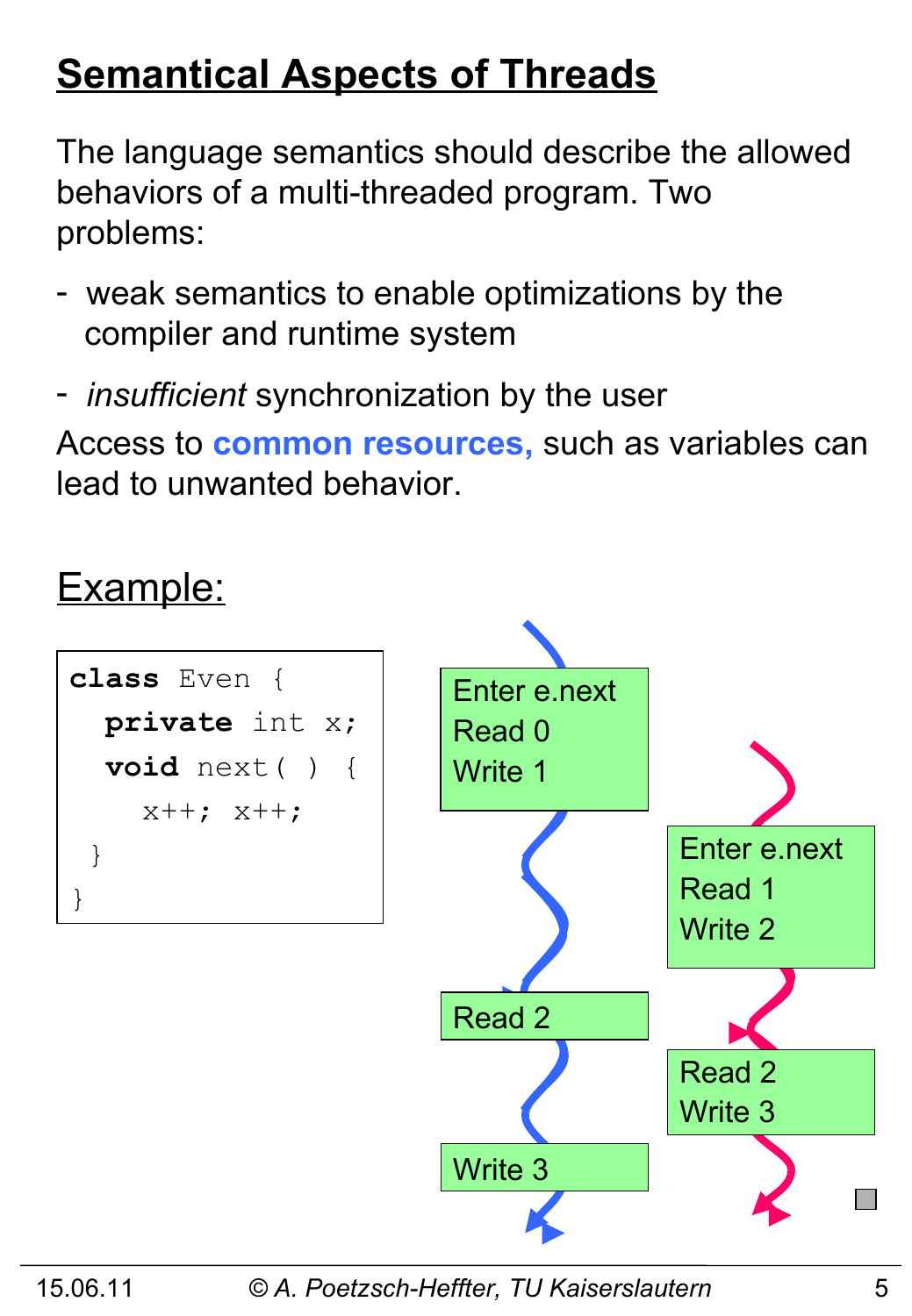### **Explanation: (Shared variables)**

Variables that can be accessed from different threads are called *shared* (heap memory/variables). They are denoted by x, y... in the following. Shared are in Java:

- instance variables
- static variables
- array elements

Local variables and parameters are not shared. They are denoted by r1, r2, ... in the following.

Two accesses to the same variable are said to be *conflicting* if at least one is a write.

### Examples: (*Incorrectly s*ynchronized programs)

A. Original code:

| Thread 1 executes: | Thread 2 executes: |
|--------------------|--------------------|
| 1. $r2 = x$ ;      | 1. $r1 = y$ ;      |
| 2. $y = 1$ ;       | 2. $x = 2$ :       |

Initially:  $x == y == 0$ .

Can this result in  $r2 == 2$  and  $r1 == 1$  on termination?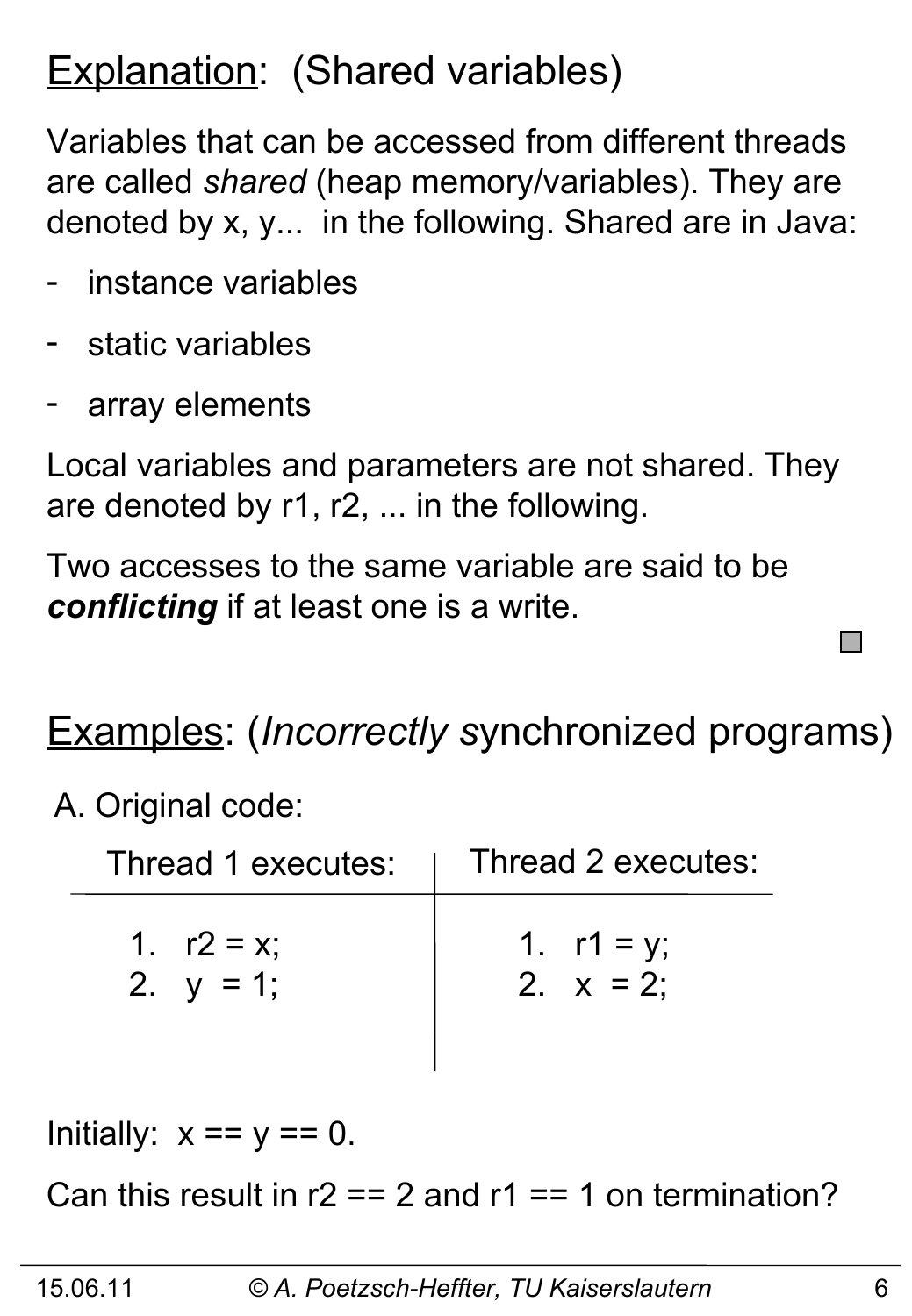**It can!** *Compiler/machine* may transform/execute the statements as follows:

| Thread 1 executes: | Thread 2 executes: |
|--------------------|--------------------|
| 1. $y = 1$ ;       | 1. $r1 = y$ ;      |
| 2. $r2 = x$        | 2. $x = 2$ :       |

Initially:  $x == y == 0$ .

Can result in  $r2 == 2$  and  $r1 == 1$ .

#### B. Original code:

| Thread 1 executes:                                                                       | Thread 2 executes:               |
|------------------------------------------------------------------------------------------|----------------------------------|
| 1. $r1 = x$ ;<br>2. $r2 = r1.a;$<br>3. $r3 = y$ ;<br>4. $r4 = r3.a$ ;<br>5. $r5 = r1.a;$ | 1. $r6 = x$ ;<br>2. $r6.a = 3$ ; |

Initially:  $x == y$ ,  $x.a == 0$ .

Can this result in  $r2 = r5 == 0$  and  $r4 == 3$  on termination?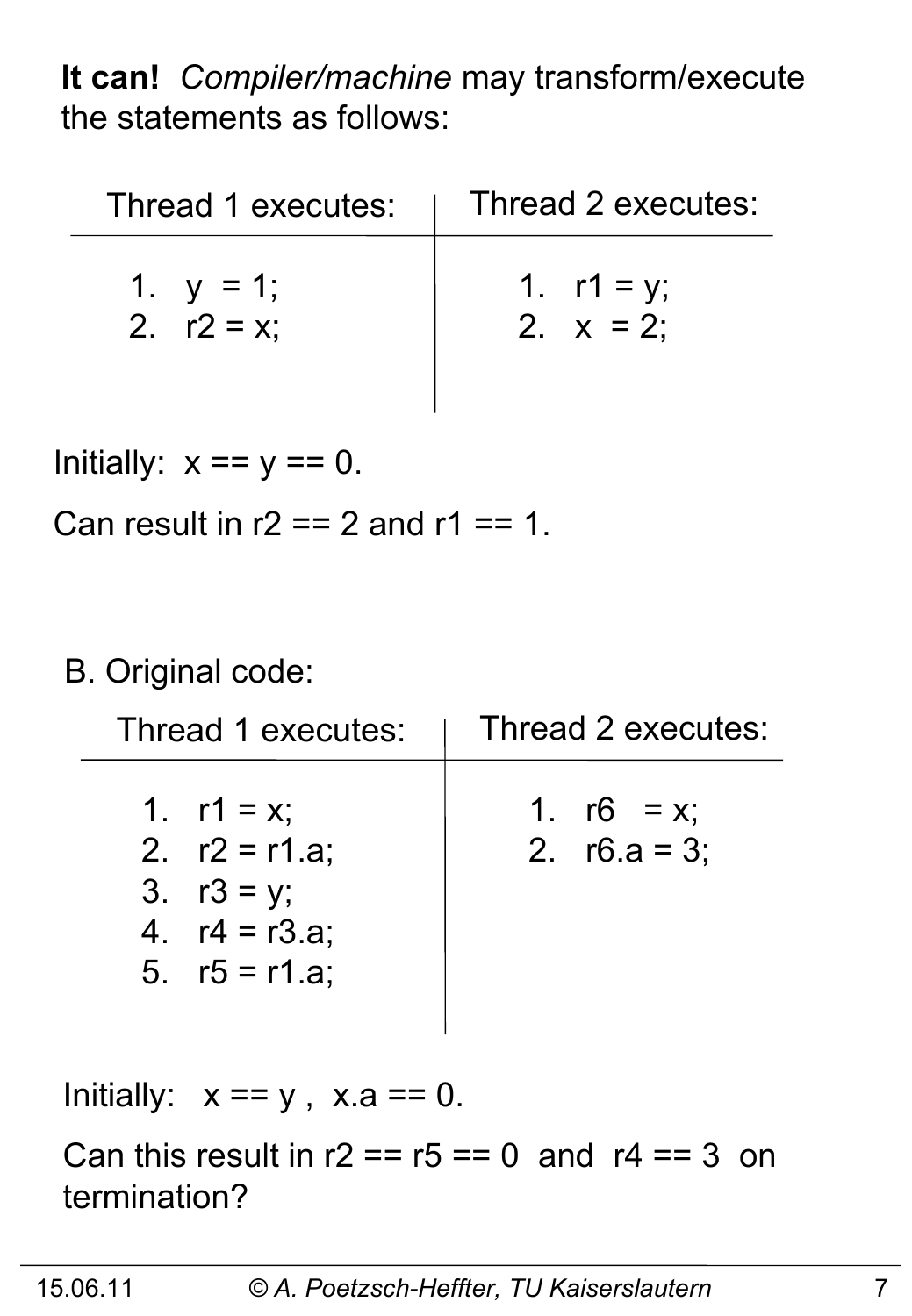**It can!** *Compiler* may transform the statements to:

| Thread 1 executes:                                                                     | Thread 2 executes:               |
|----------------------------------------------------------------------------------------|----------------------------------|
| 1. $r1 = x$ ;<br>2. $r2 = r1.a;$<br>3. $r3 = y$ ;<br>4. $r4 = r3.a;$<br>5. $r5 = r2$ ; | 1. $r6 = x$ ;<br>2. $r6.a = 3$ ; |

Initially:  $x == y$ ,  $x.a == 0$ .

Can result in  $r2 = r5 == 0$  and  $r4 == 3$  on termination.

### **Synchronization in Java**

**Synchronization** 

- restricts the freedom of the compiler/runtime system
- guards access to statements

Java supports two synchronization mechanisms:

- locks on objects: Every object has a lock. Every lock or unlock action of a thread T is a *synchronization action* of T.
- volatile instance variables: Every read and write of a volatile variable is a synchronization action.

(Further *synchronization actions* are related to the start and the termination of a thread.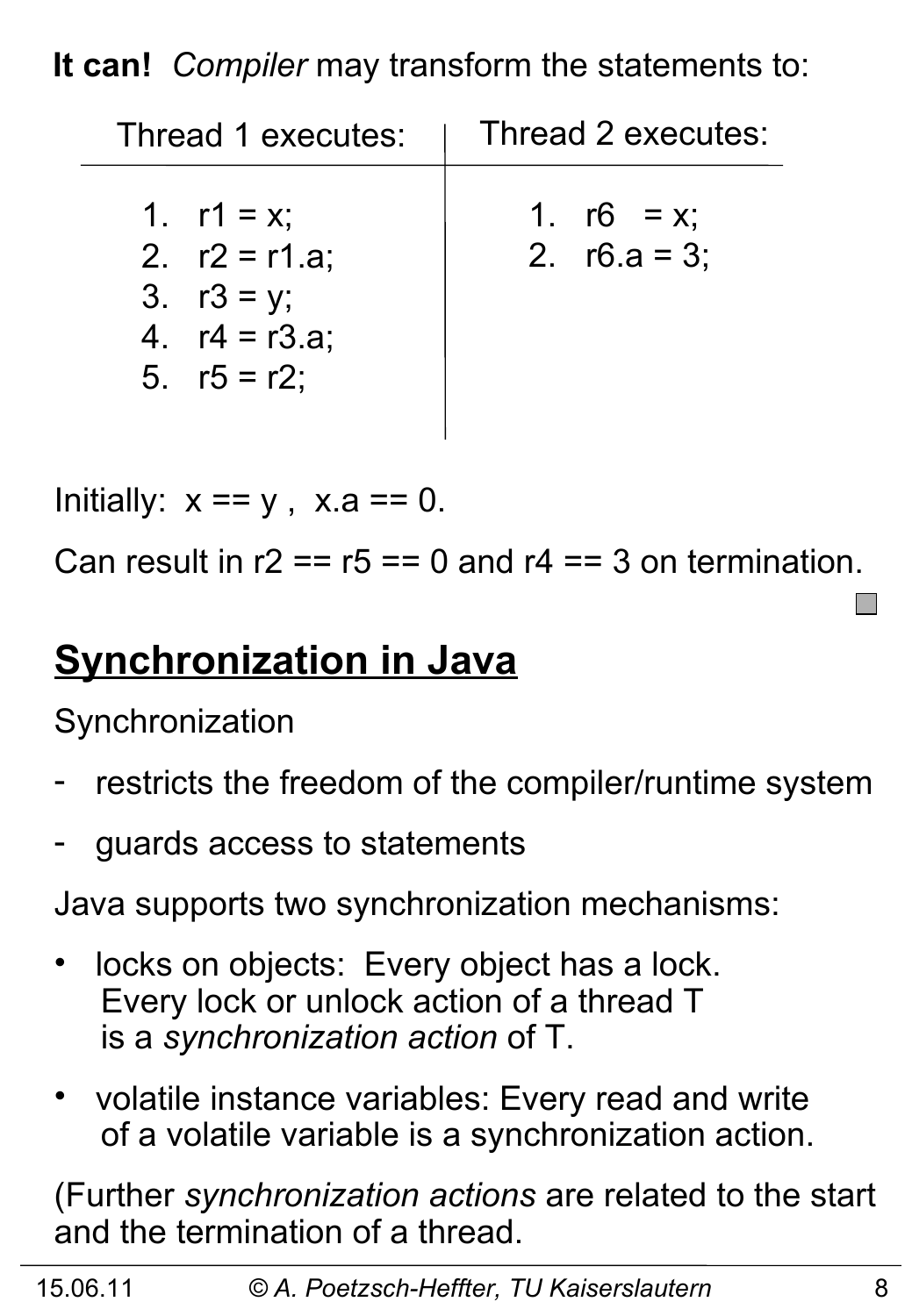### Conceptual Memory Model for Java:

The precise thread semantics of Java is very complex. We consider a *simplified* explanation. (cf. old memory model of Java Lang. Spec., Sect. 17)

There is a *main memory* that is shared by all threads. It contains the master copy of every shared variable.

Every thread has a *working memory* in which it keeps its own working copy of variables that it must use or assign. As the thread executes a program, it operates on these working copies.

There are rules about when a thread is permitted or required to transfer the contents of its working copy of a variable into the master copy or vice versa. E.g.:

- Lock/unlock actions by T cause synchronization of working memory of T with main memory.
- Access to a volatile variable causes synchronization with main memory.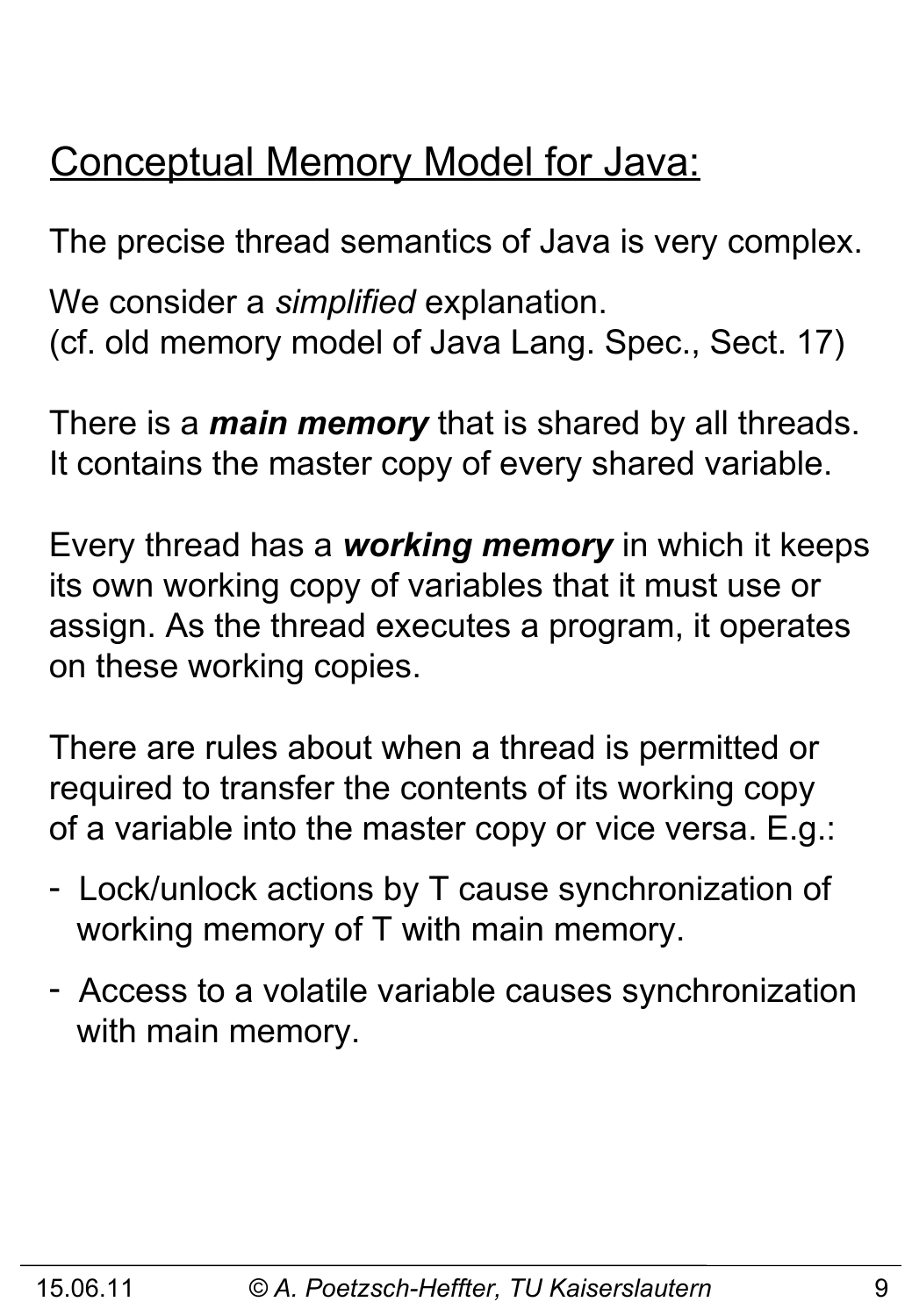The actions are atomic (indivisible) and have the following meaning:

Thread actions:

- use(*a*): vm-instruction gets value of variable *a* from working memory.
- assign(*a*): vm-instruction sets variable *a* in working memory.
- load(*a*): sets variable *a* in working memory after a read(a) by the main memory.
- store(*a*): provides value of variable *a* from working memory for a write into main memory.

Actions of main memory:

- read(*a*): provides the value of variable *a* from main memory for a paired load action of a thread .
- write(*a*): puts the given value v into main memory variable *a* (paired with a store(*a*)).

Joint actions:

- $lock(X)$ : causes a thread to lay one claim on the lock for X.
- unlock(X): causes a thread to release one claim on the lock for X.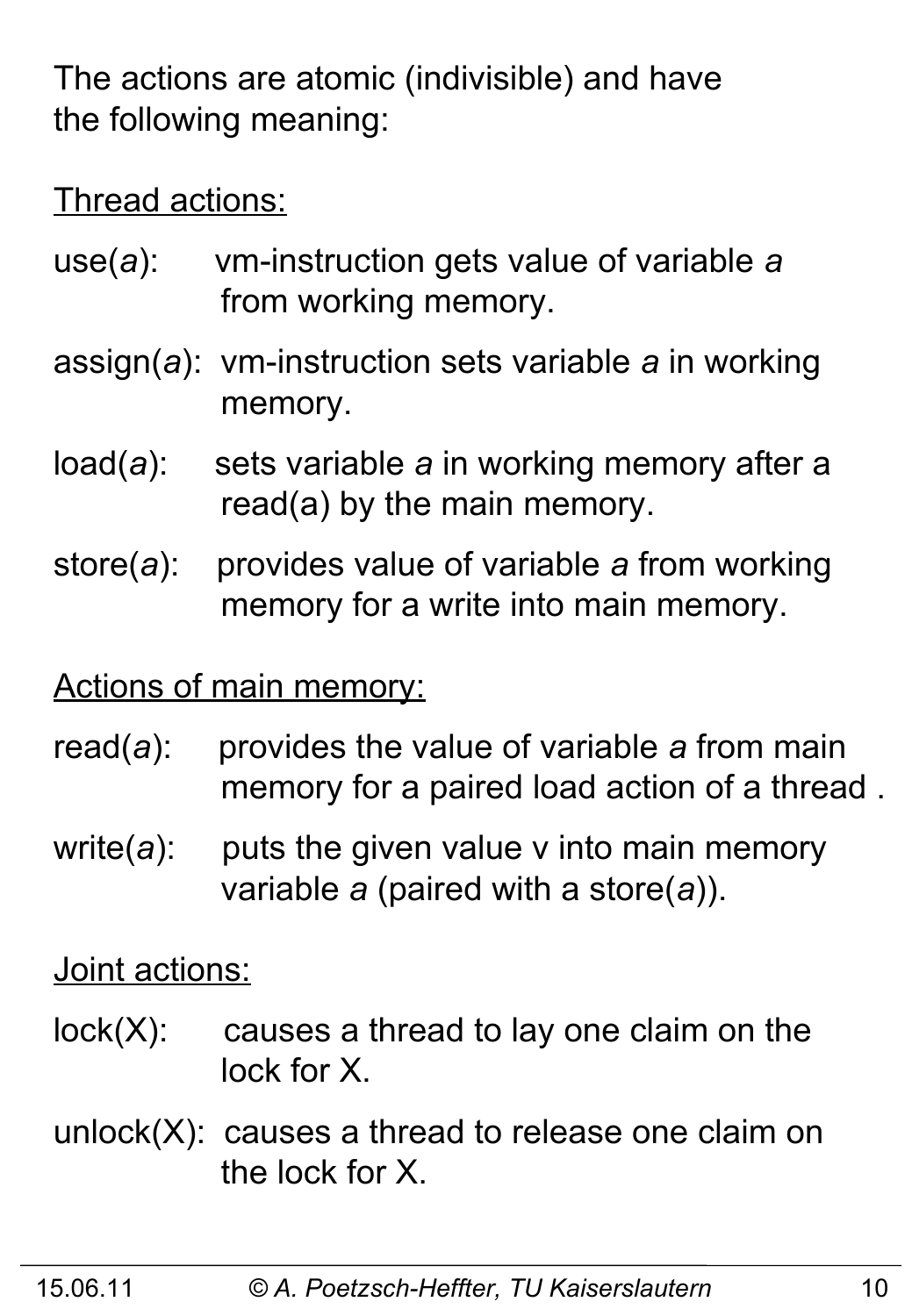There are a number of rules that restrict possible concurrent executions of actions, for example:

- all locks and unlocks are performed in some total sequential order
- reads and loads for a variable occur as pairs
- stores and writes for a variable occur as pairs
- new variables are created in main memory, i.e. a thread must perform a load or assign action before using the new variable.

Despite these rules, there is still a lot of freedom for a virtual machine to implement the thread-model.

```
Example: (Working memory)
```

```
class SoWas {
   private int v = 1, w = 1;
    void krk() { 
     v = v + 1 ;
     W = V ;
    }
 }
```
Consider two threads having a reference to the same SoWas-object X with  $X \vee y = 1$  and  $X \vee y = 1$ .

What can happen if both threads execute  $k r k$ ?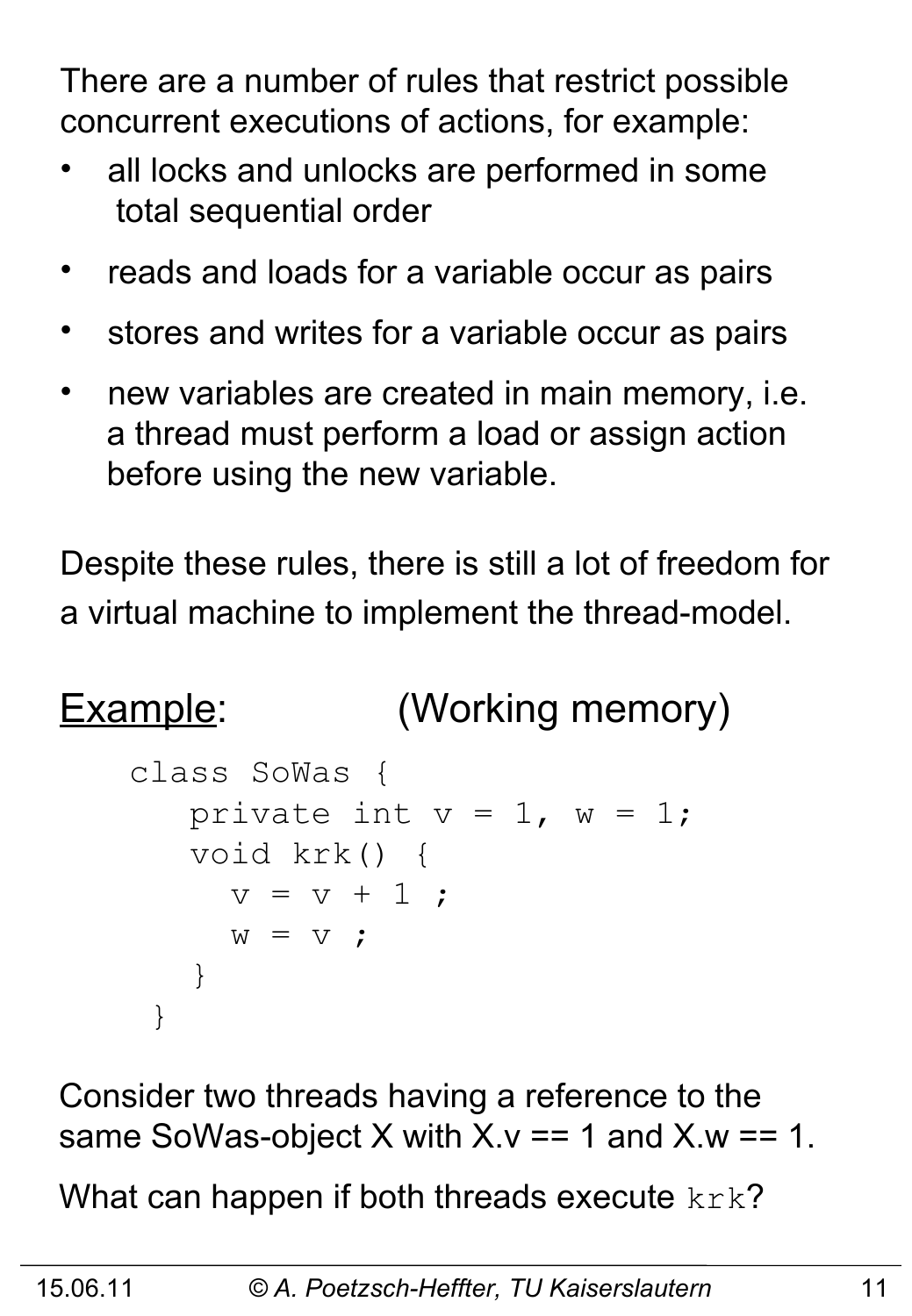

<sup>15.06.11</sup> *© A. Poetzsch-Heffter, TU Kaiserslautern* 12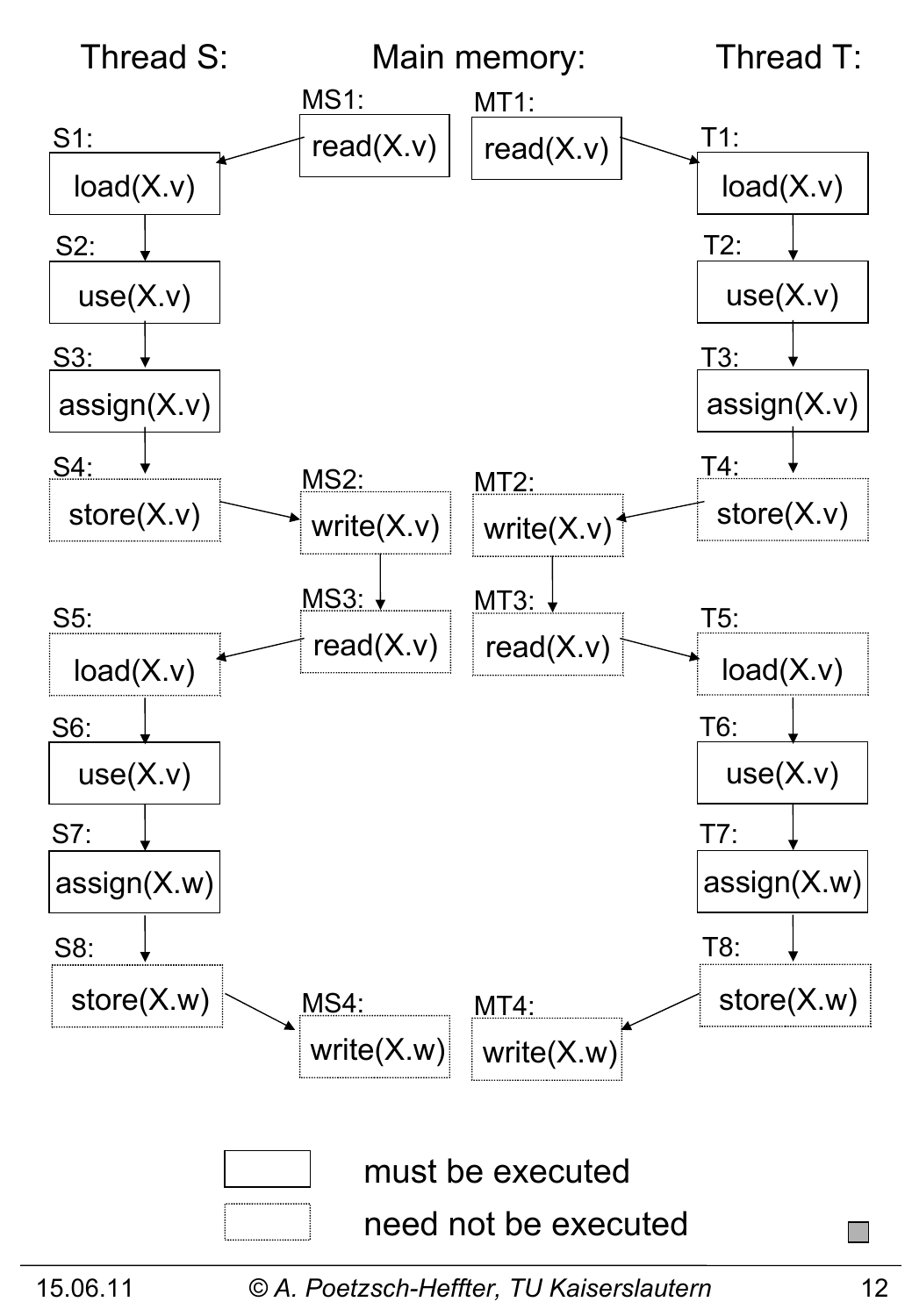### Locking in Java:

An object X is either unlocked (lock count 0) or locked by one thread T a number of times (lock count N). If T has locked X, we say T owns the lock of X.

- If X is not locked and T wants to lock X, X is locked with T as owner of the lock.
- If T owns the lock of X and wants to lock X (again), the lock count of X is incremented by 1.
- If T owns the lock of X and thread  $S$  ( $\neq$ T) wants to lock X, S is blocked until the lock is relinquished by T (i.e. lock count is 0).

Java does not provide explicit lock/unlock operations. Locking is done by the synchronization statement:

```
synchronized ( Expression ) Block
```
The expression has to yield an object X.

The executing thread tries to lock X. At the end of the block an unlock operation is performed on X.

To simplify notation one can write for example:

```
 synchronized void mm() Block
```
instead of

```
 void mm(){ synchronized( this ) Block }
```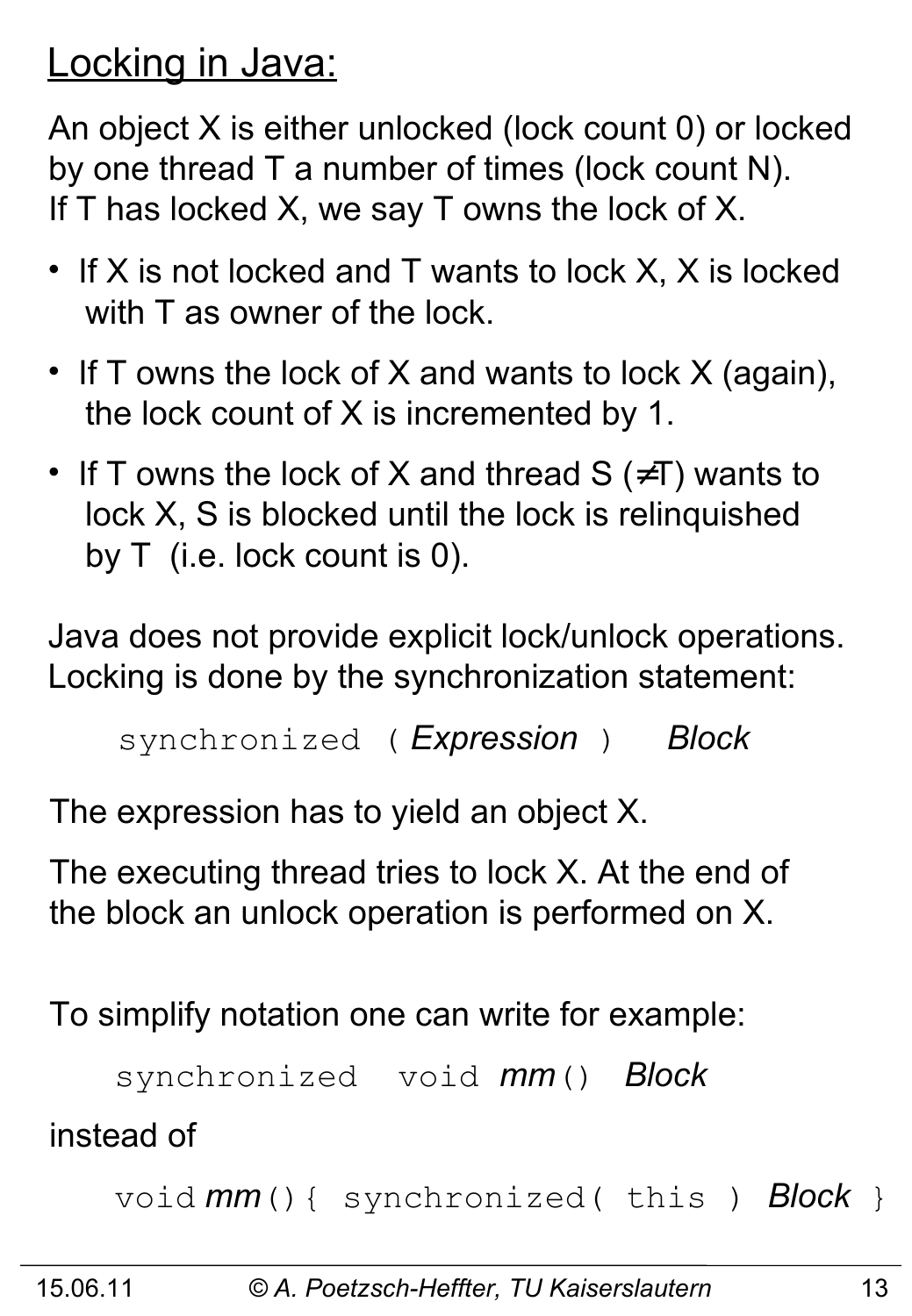### Volatile versus Synchronized Blocks:

```
class Test {
  static int i = 0, j = 0;static void one(){ i++; j++)}
   static void two(){
   System.out.println( i, j);
} }
```
Thread 1 executes method one. Thread 2 executes method  $t_{WQ}$ .

Can  $\vdash$  be greater than  $\bot$  in an output?

```
class Test {
  static int i = 0, j = 0;static synchronized void one(){ i++; j++) static synchronized void two(){
    System.out.println( i, j);
} }
```

```
class Test {
  static volatile int i = 0, j = 0;
 static void one(){ i++; j++) static void two(){
   System.out.println( i, j);
} }
```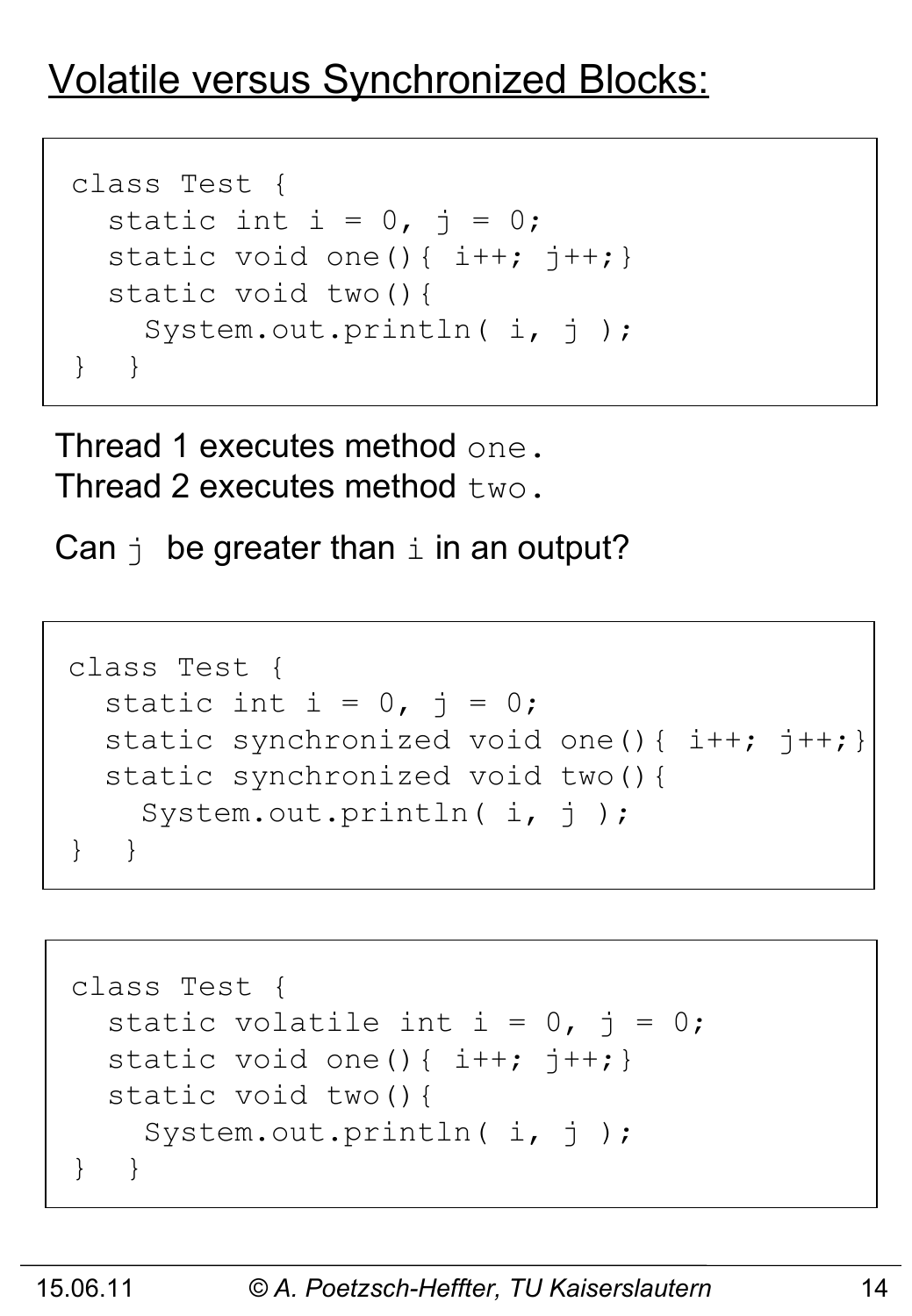### Correct Synchronization:

Let P be a program and  $EX(P)$  an execution of P. The thread semantics defines a happens-before relation on the actions of EX(P). We illustrate that relation by example.

**Example:** (Happens-before relation)



In this execution, all conflicting accesses to x and y are ordered w.r.t. the happens-before relation.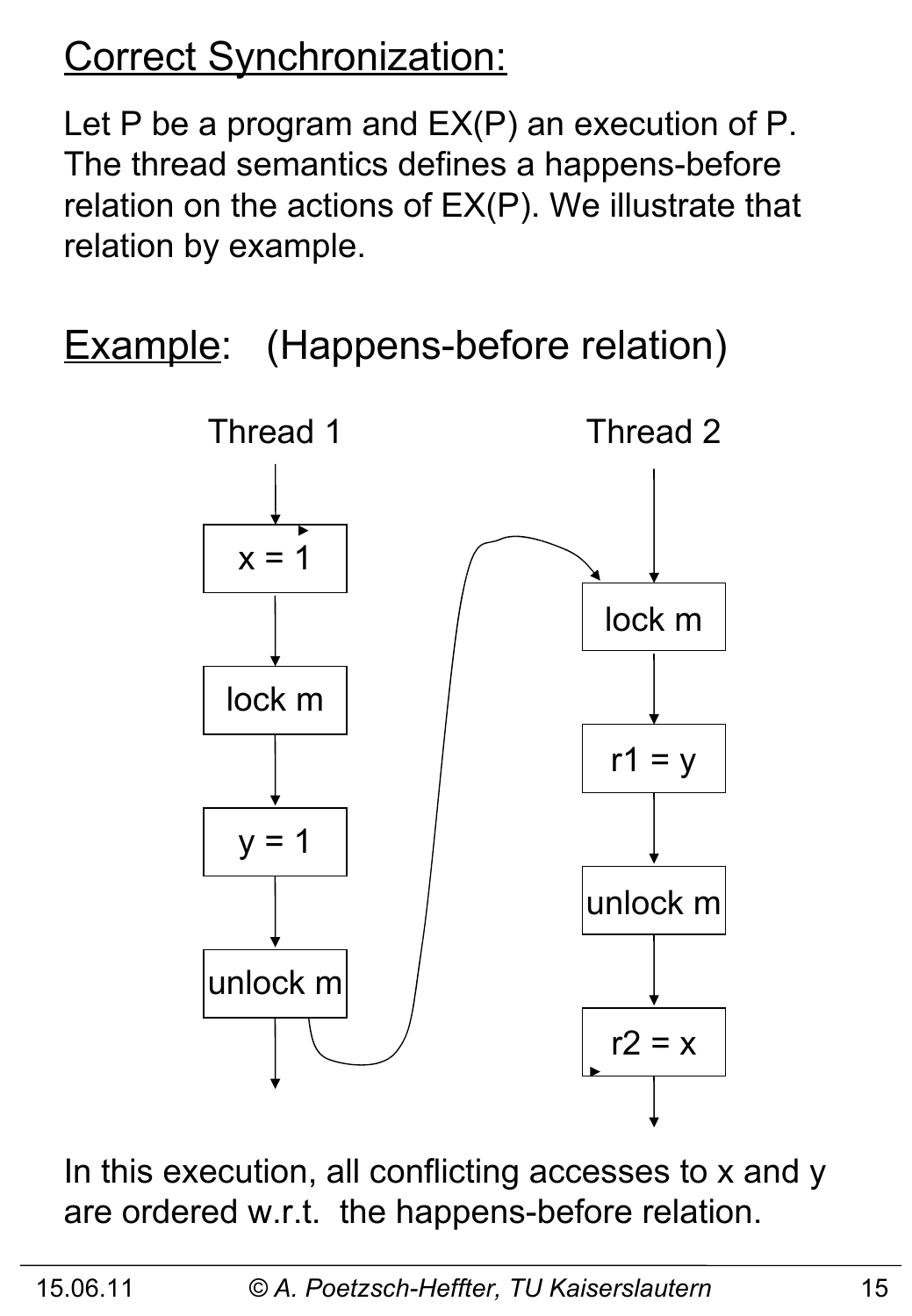

In this exection, the conflicting accesses to x are not ordered w.r.t. the happens-before relation.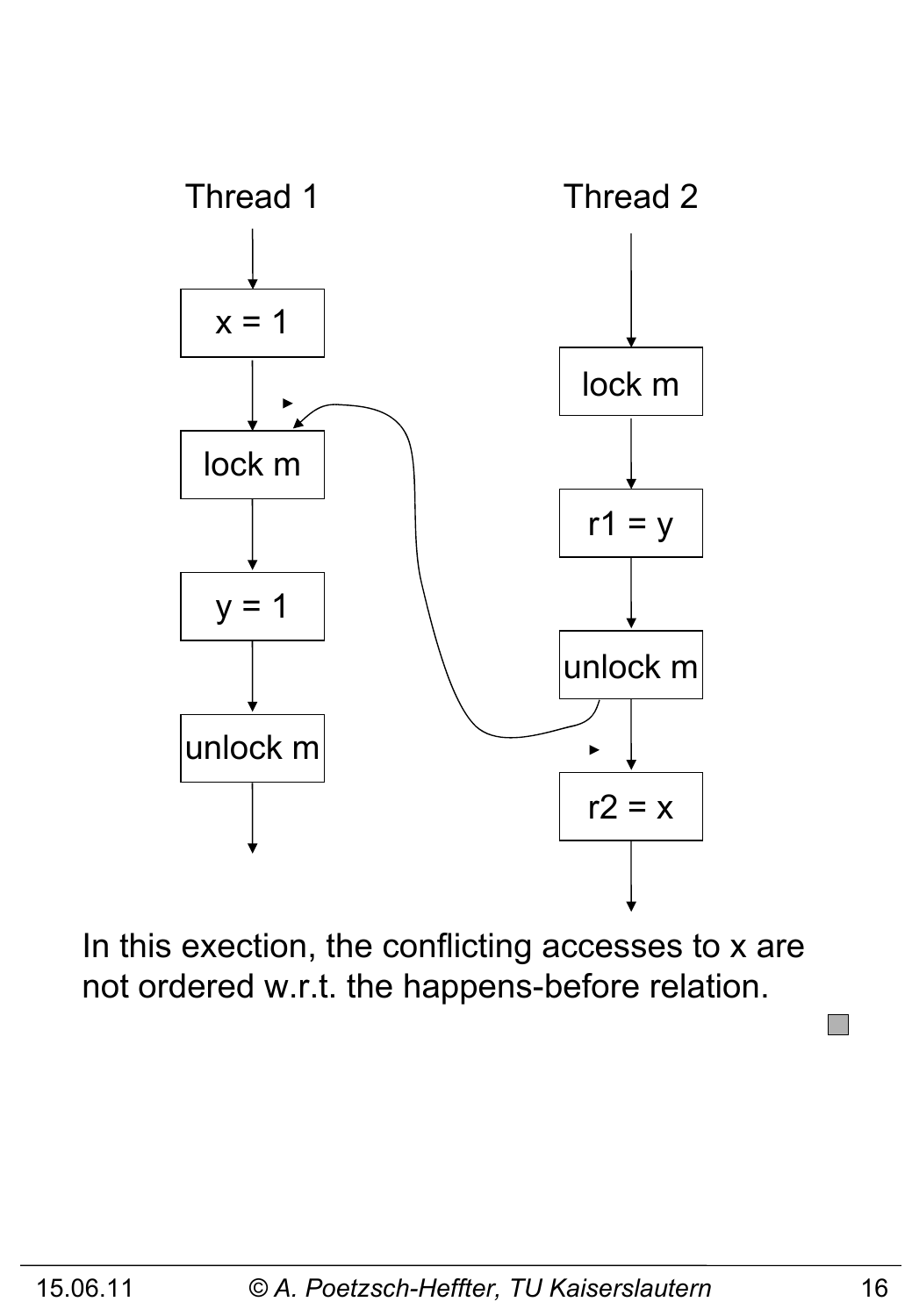### Explanation: (Correctly synchronized)

A program execution is *sequentially consistent* iff

- all individual actions are totally ordered,
- the order is consistent with the program order,
- each action is atomic, and
- each action is immediately visible to all threads.

A program execution contains a *data race* iff there are two conflicting accesses that are not ordered by the happens-before relation.

A program is *correctly synchronized* iff all sequentially consistent executions are free of data races.

### Remark:

- The behavior of incorrectly synchronized programs may be very different from the expectations (see above).
- The programmer is responsible to guarantee that programs are correctly synchronized.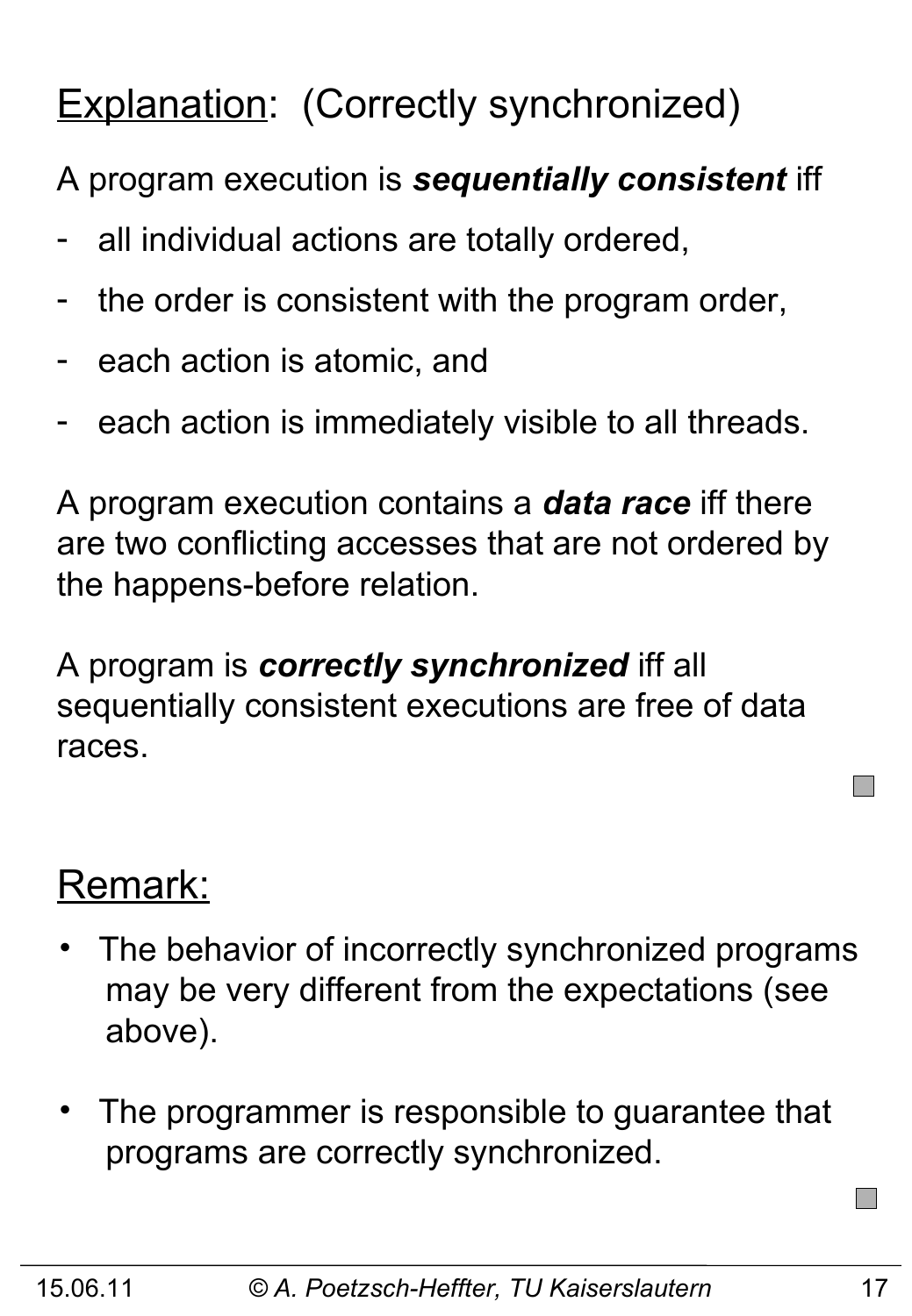### **Critical Sections**

Similar to concurrent procedural programming, data races are avoided by using mutual exclusion on critical sections:

```
class Even {
   private int x;
   synchronized void next( ) { 
     x++; x++;
   }
}
```
Unlike procedural programming, mutual exclusion is only w.r.t. threads locking the *same object*:

### **Example:** (Object related mutual exclusion)

The following class Even does not guarantee that  $x$  is always even outside  $next$ :

```
class Even {
   private static int x = 0;
   synchronized void next( ) { 
    x = x+1; x++; }
}
```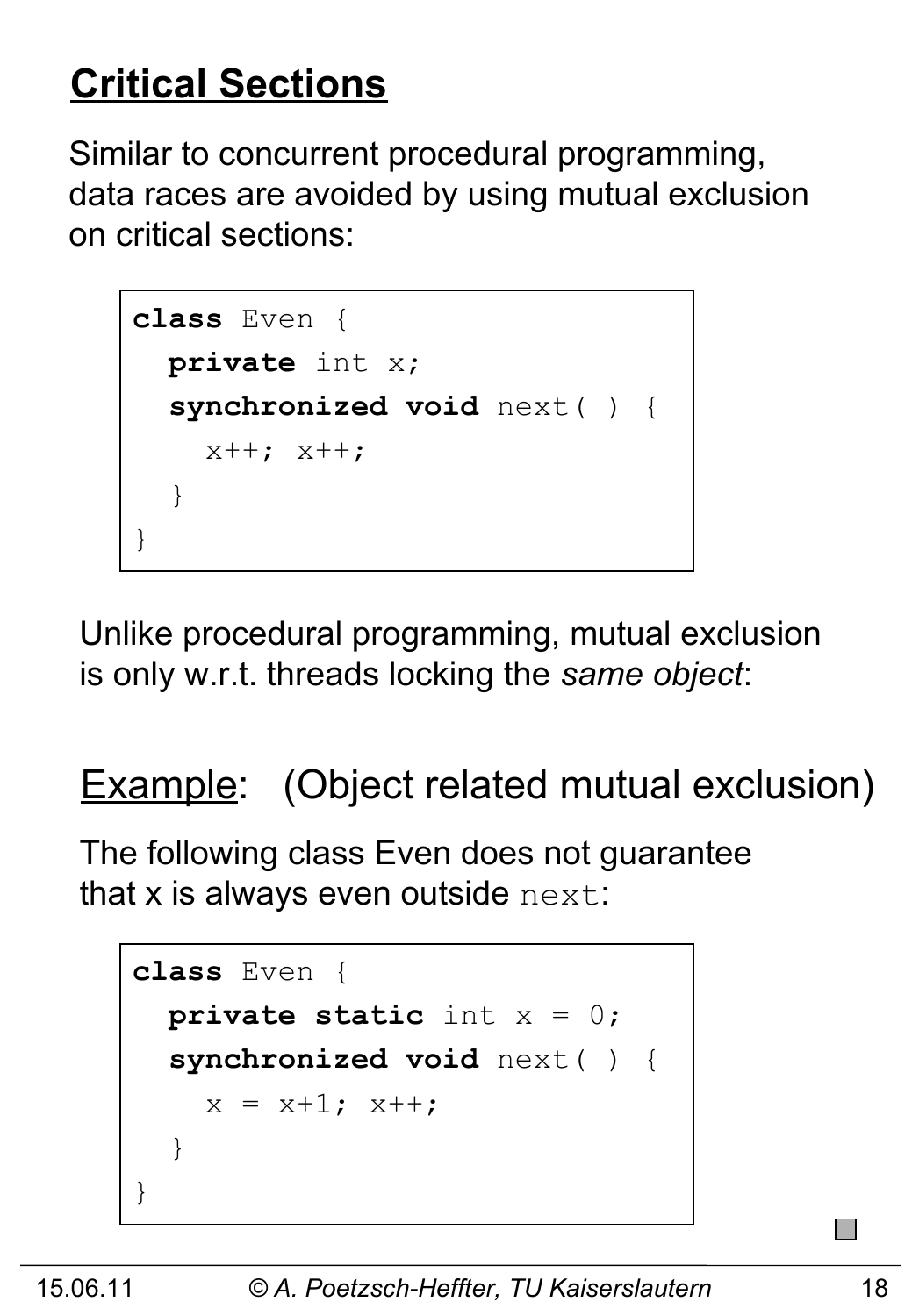### Designing Synchronization:

Declaring methods as synchronized is in general not sufficient to achieve well-behavior of concurrent programs.

Problems:

- related variables that are modified by several methods
- cooperation of threads
- fairness/starvation
- deadlock prevention

Locking and Encapsulation:

Usually, it does not suffice to lock only one object. Sometimes, a transactional behavior is needed.

Example: (Insufficient synchronization)

Consider a bank with offices sharing the accounts:

```
class Bank {
    protected Account[] accounts; 
   class Account { int bal = 0; }
   Bank() { accounts = new Account[3];
     acccounts[1] = new Account();
     acccounts[2] = new Account();
} }
```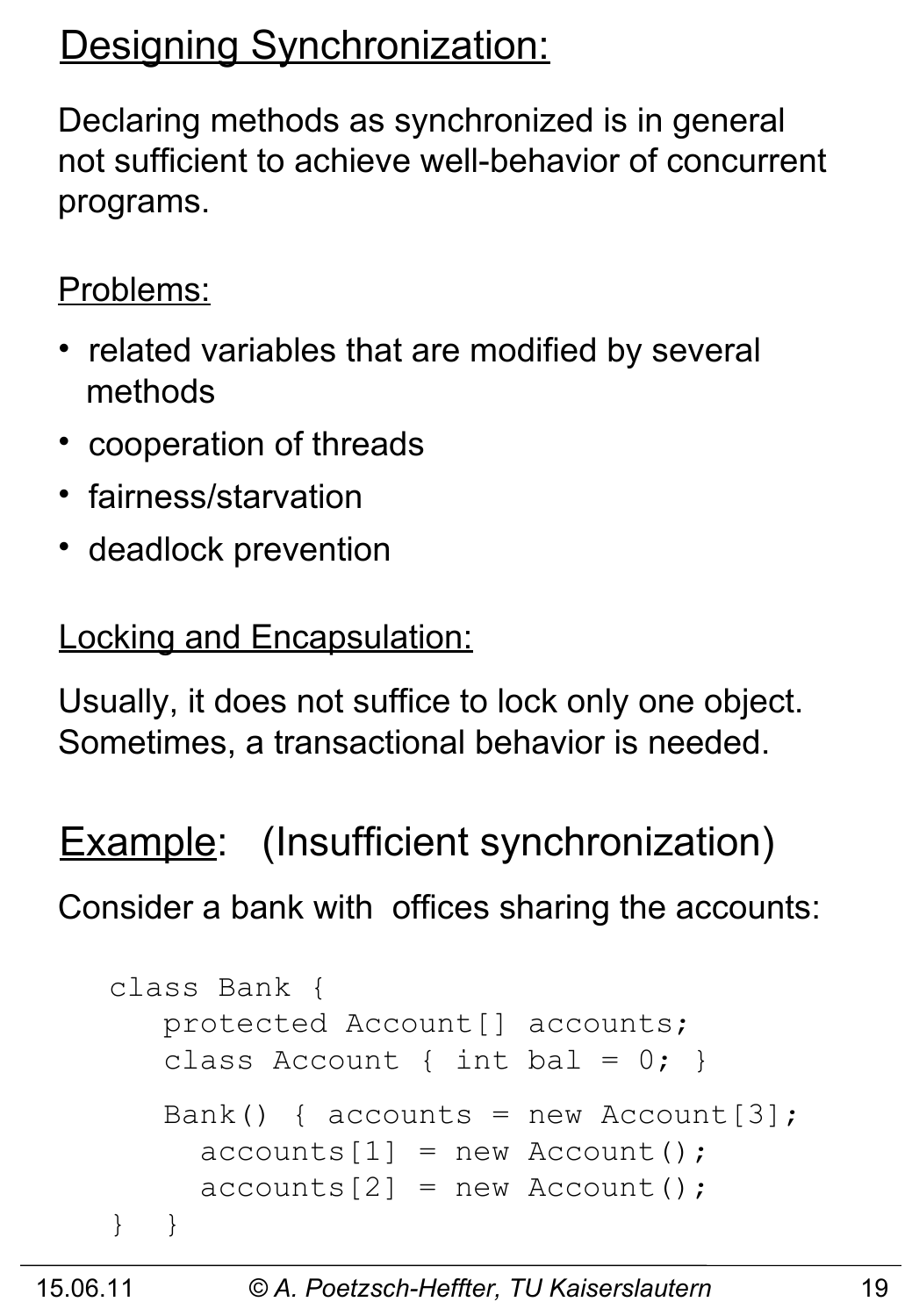```
class BankOffice extends Bank {
 BankOffice( Bank centralOffice ) {
    accounts = centralOffice.accounts;
 }
 synchronized void 
 deposite( int accno, int amount ) {
    accounts[accno].bal += amount ; 
 }
 synchronized boolean
 transfer( int from, int to, int amount ) {
   if( accounts[from].bal >= amount) {
     int newBal = accounds[from] .bal - amount; // possible interrupt: Thread.yield();
     acccounts[from] = newBal;acccounts[to] += amount; return true;
    }
    return false;
 }
 synchronized void printBalance12() {
   System.out.
      println("Account[1]: "+accounts[1].bal+
          "\t Account [2]: "+accounts [2].bal );
   }
}
```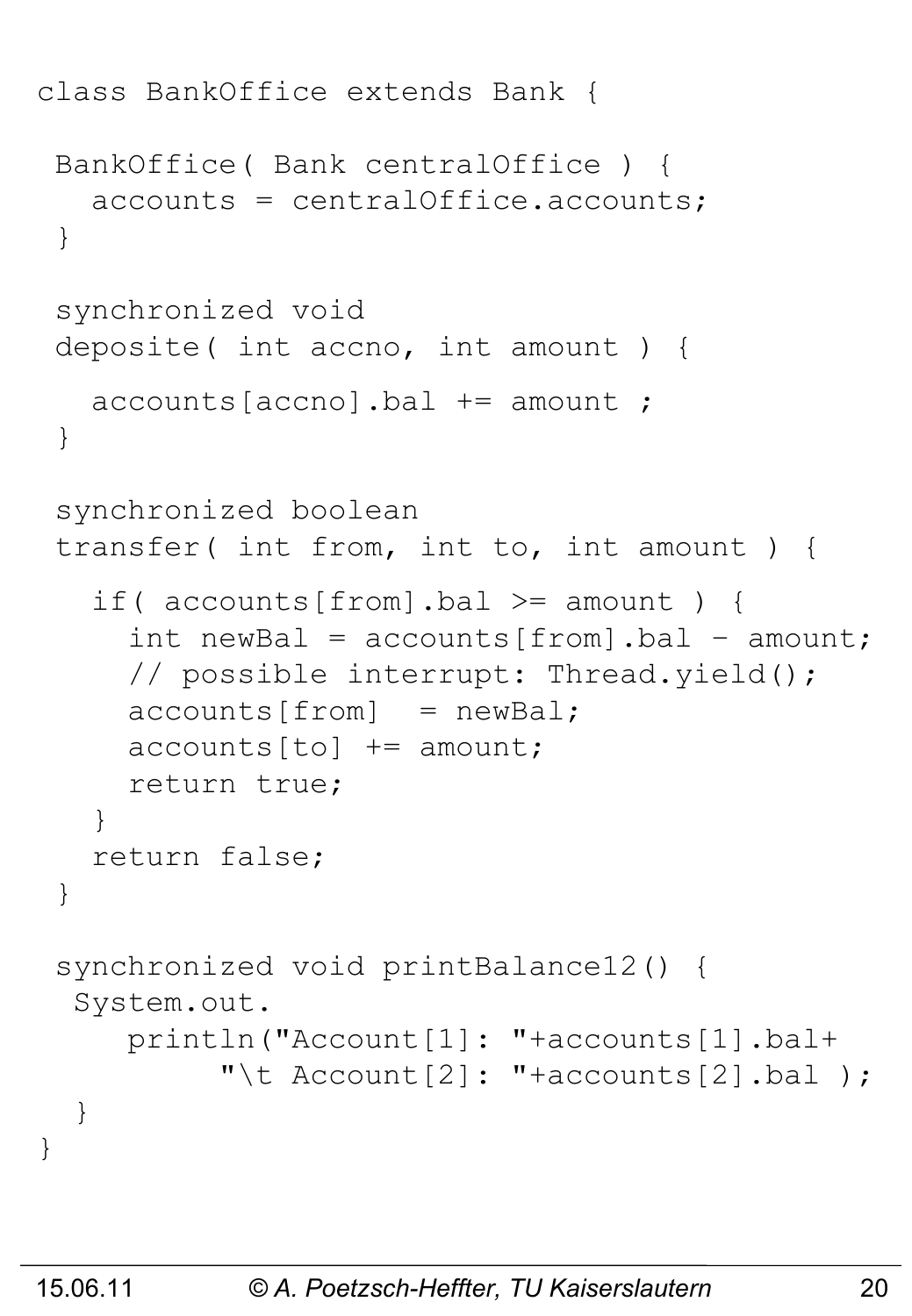```
public class BankTest {
  static Bank b0 = new Bank();
  static BankOffice b1 = new BankOffice( b0);
  static BankOffice b2 = new BankOffice( b0); public static void main( String[] argv ){ 
     b1.deposite( 1, 100 );
     b1.printBalance12();
     b2.deposite( 2, 100 );
     b2.printBalance12();
    Thread t1 = new Thread() {
       public void run(){
         while( true ) {
           b1.transfer( 1, 2, 20 );
           b1.printBalance12();
       } }
     };
    Thread t2 = new Thread() {
       public void run(){
         while( true ) {
           b2.transfer( 2, 1, 50 );
           b2.printBalance12();
           yield();
           b2.transfer( 1, 2, 30 );
           b2.printBalance12();
       } } 
     };
     t1.start();
     t2.start();
   }
}
```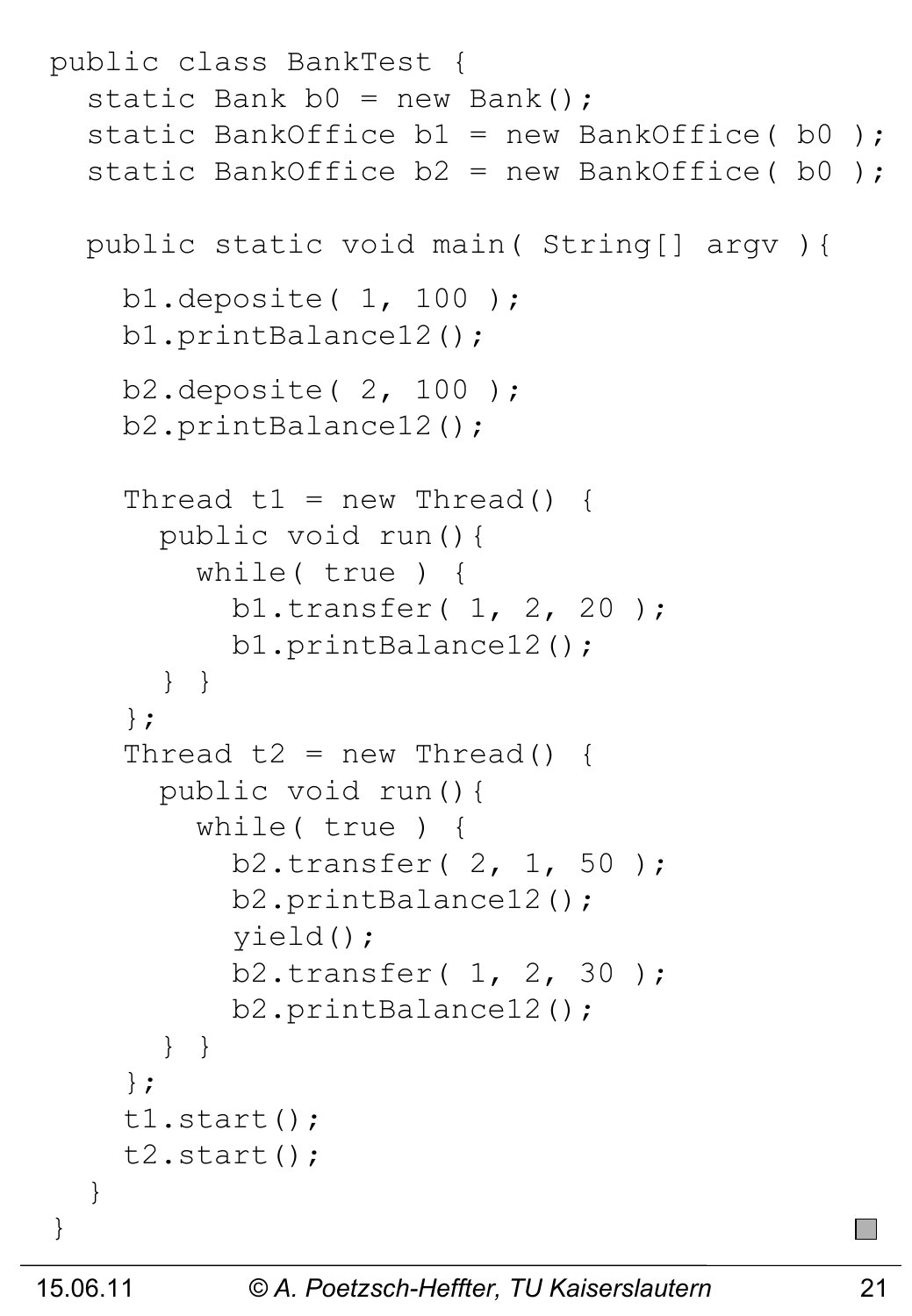The above example shows that synchronizing methods is not sufficient.

 A lock or several locks are needed that protect all needed resources.

### Example: (Multiple locks)

Instead of the solution above one can use a lock for each account:

```
boolean 
transfer( int from, int to, int amount ) {
   synchronized( accounts[from] ) {
     synchronized( accounts[to] ) {
 ...
   } }
}
```
Notice, however, that multiple locks create deadlock problems! For example, the above method transfer easily lead to a deadlock, if transfers from a to b and b to a are interleaved.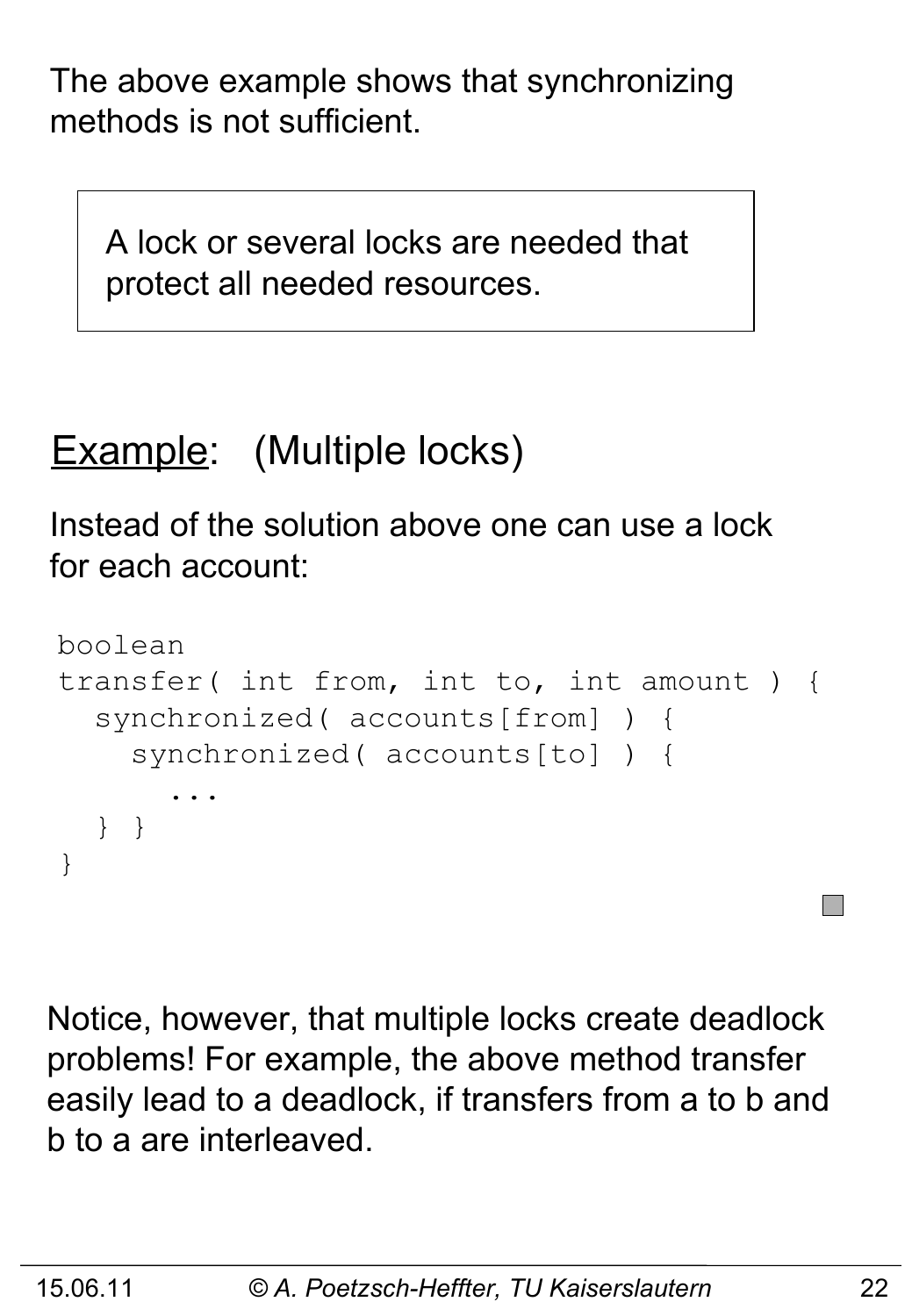Like in conventional concurrent programming locks should be obtained in a well-defined order.

### Example: (Order on Locks)

To avoid the deadlock problem with transfer, we order the locks on accounts according to their account number:

```
boolean 
transfer( int from, int to, int amount ) {
   // requires from != to
   Object one, two;
   if( from < to ) {
    one = accounds[from]; two = accounds[to];
   } else {
    one = accounts[to]; two = accounts[from]; }
   synchronized( one ) {
     synchronized( two ) {
 ...
   } }
}
```
### Remark:

- Fairness is difficult to achieve in languages like Java.
- A special wait/notify-mechanism supports cooperation between objects.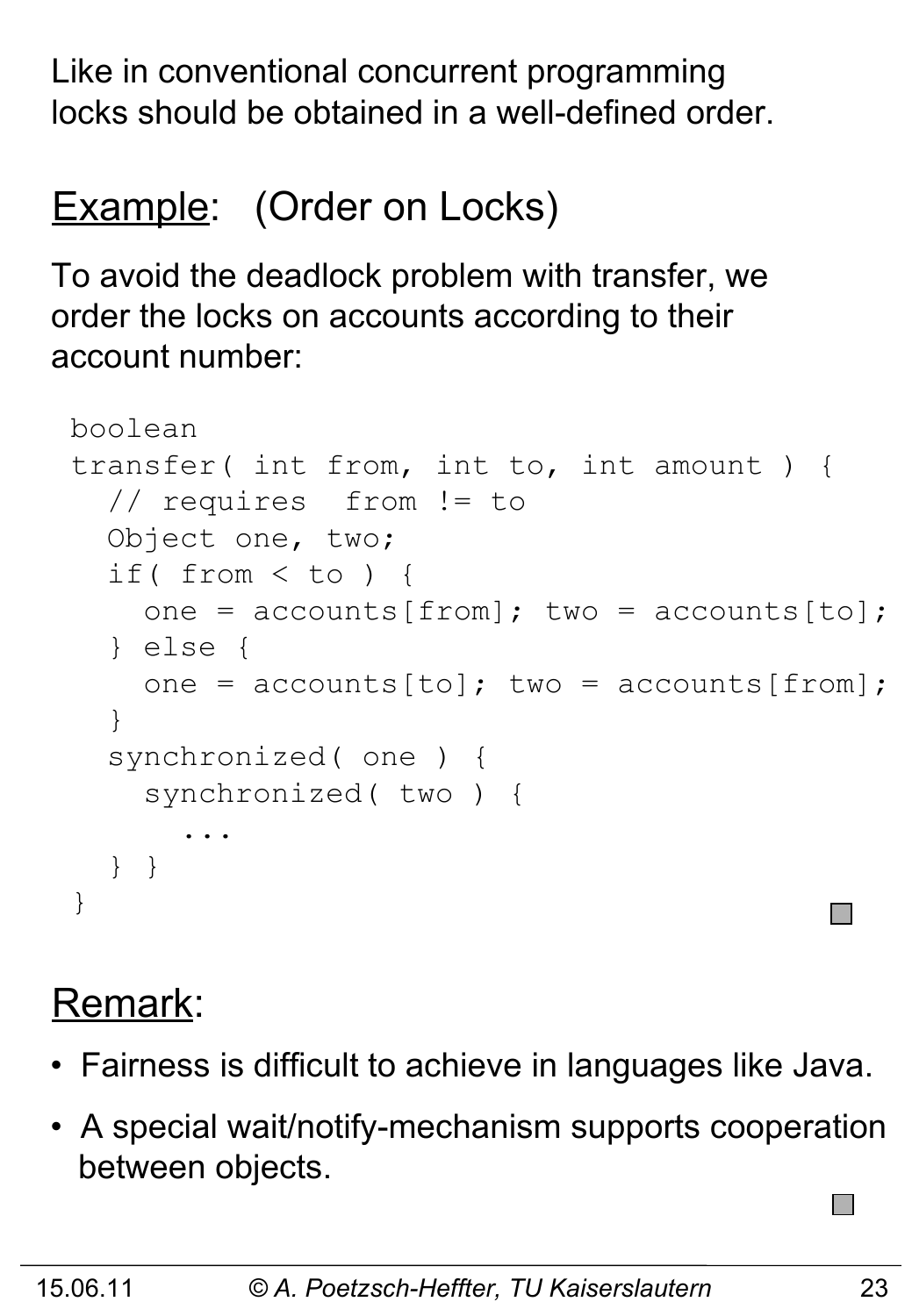## **6.2 Message-based Concurrency**

To avoid the disadvantages of thread-based concurrency, many alternative approaches are investigated in the literature.

### **Explanation: Message-based concurrency)**

We speak of *message-based concurrency* if

- the state space is separated into disjoint components
- the components only communicate via messages
- synchronization is defined in terms of sending and receiving messages.

### Remark:

Message-based concurrency can be combined with multi-threading.

### Overview:

We consider:

- asynchronous message passing
- synchronous message passing and discuss implementations in Java.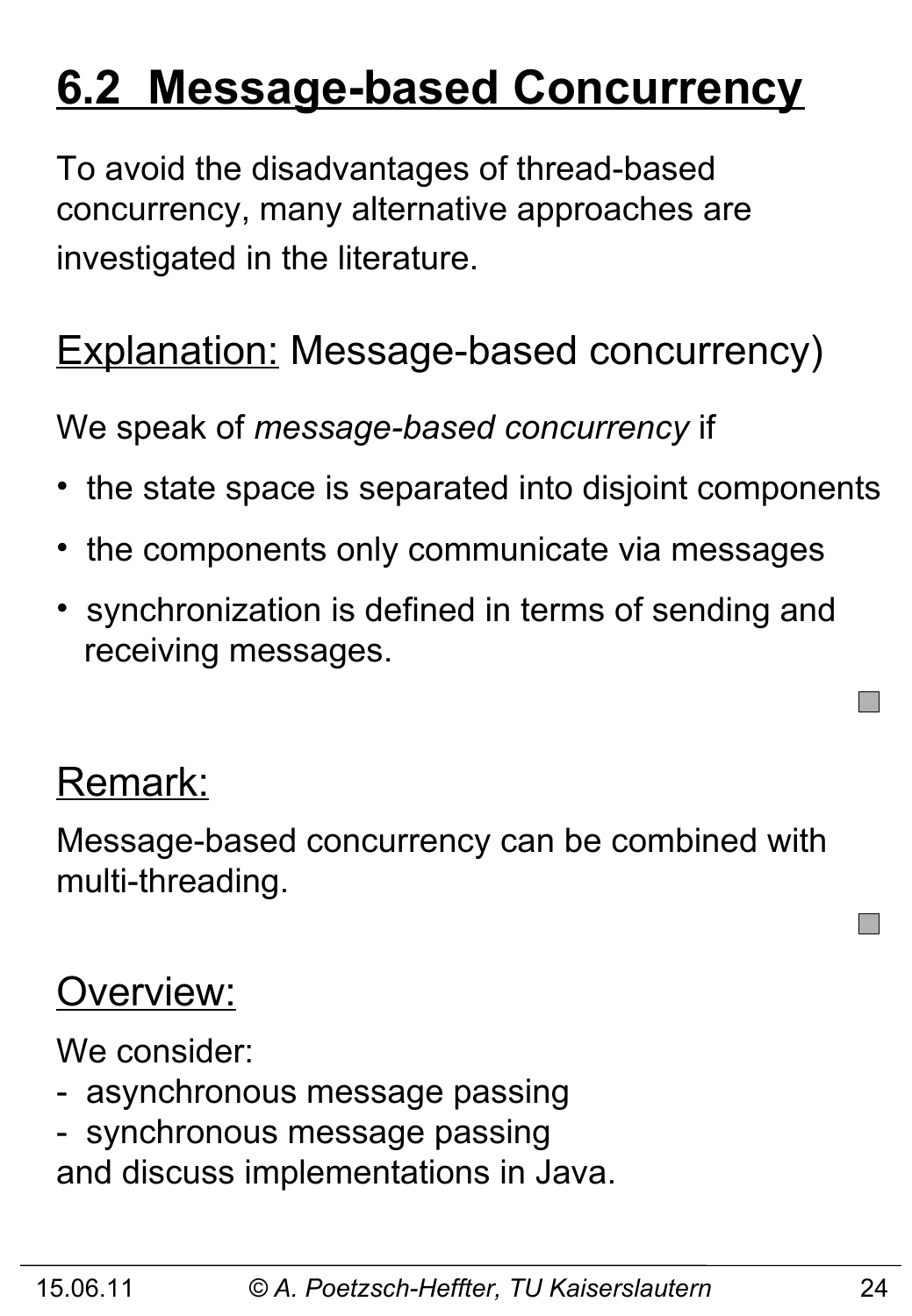### Example: (ThermoControl systems)

Four components:

- AirConditioner: interface to switch its mode of operation (OFF, HEATING, COOLING)
- ThermoSensor: sensor providing current temperature
- Thermostat: active component that
	- reads current temperature
	- compares it to desired temperature
	- switches mode of operation of AirConditioner if necessary
	- notifies ControlPanel if changes have occurred
- ControlPanel (active component): displays current status and allows to in- and decrement desired temp.

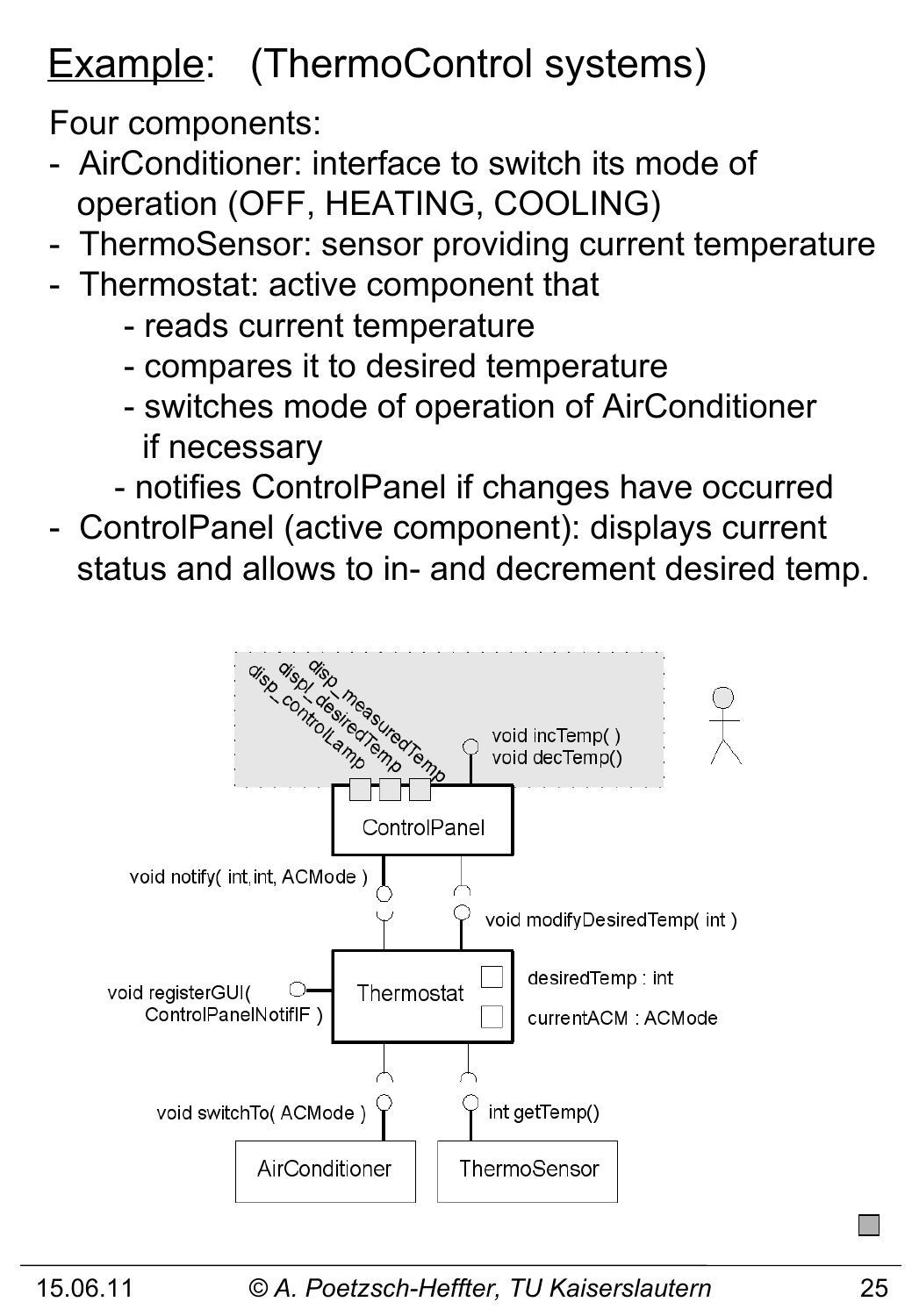### **Asynchronous Messages**

Communication via asynchronous messages is similar to communication by email:

- -- message queues at the receiver site
- -- receiver determines when she reads messages or whether messages are read at all

All communication partners have to be active components.

In the figure, message queues are represented by hatched connectors.

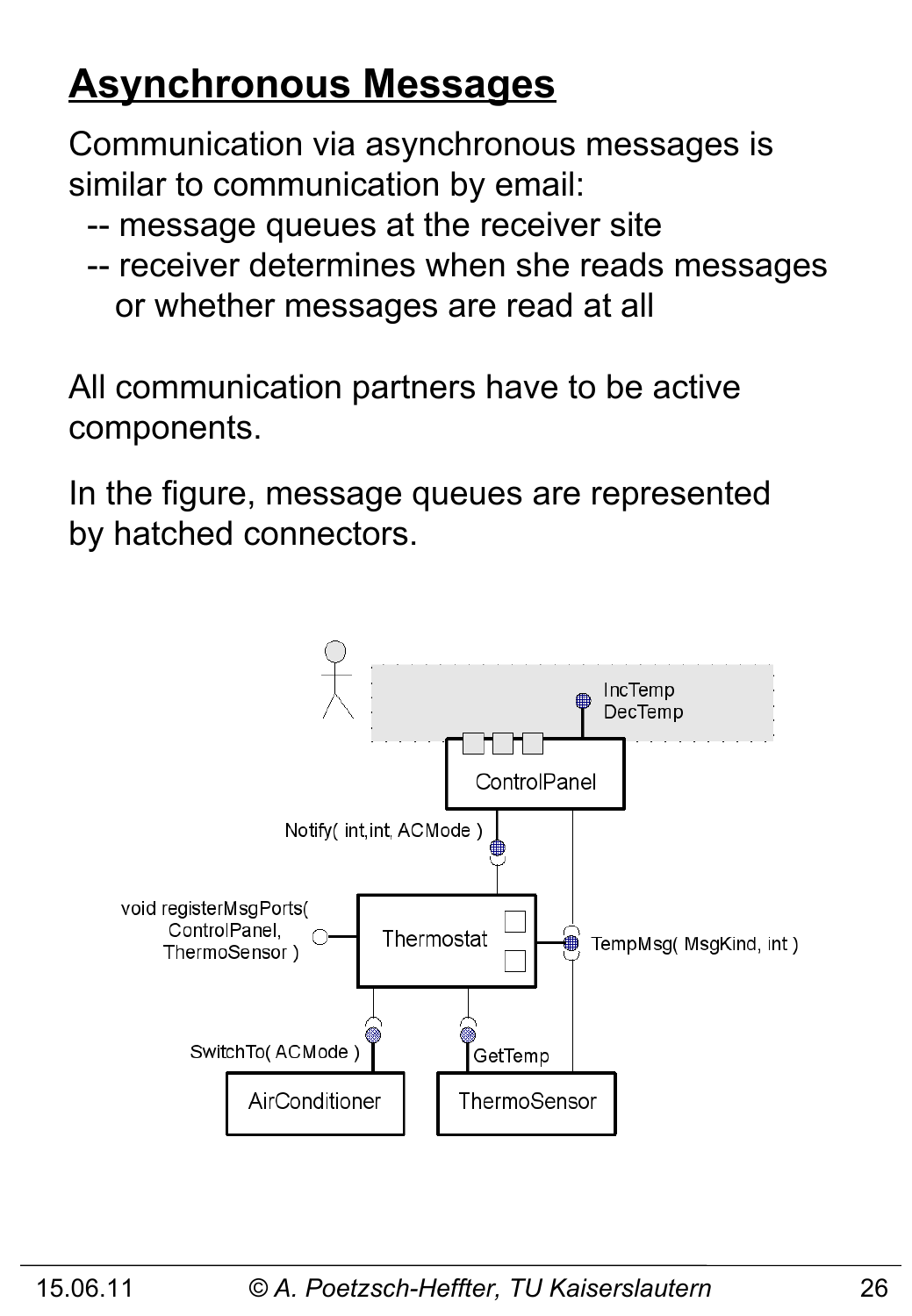All synchronization happens at the message queues. They can be implemented by library classes, i. e. application independent expert code.

### **Example:** (Use of message queues)

#### Possible implementation of ThermoSensor using

java.util.concurrent.LinkedBlockingQueue:

```
class ThermoSensor 
       extends LinkedBlockingQueue<GetTemp> 
       implements Runnable
{
   BlockingQueue<TempMsg> outmess; 
   double measuredTemperature; // set by environment 
   ThermoSensor(BlockingQueue<TempMsg> outmess){
    super(); this.outmess = outmess;
    new Thread( this ).start();
   }
   public void run() {
     while( true ){
       try {
         take();
         outmess.put( 
           new TempMsg(MsgKind.currentTemp,
                        (int)measuredTemperature));
       } catch( InterruptedException ie ) {}
 }
     }
   }
}
```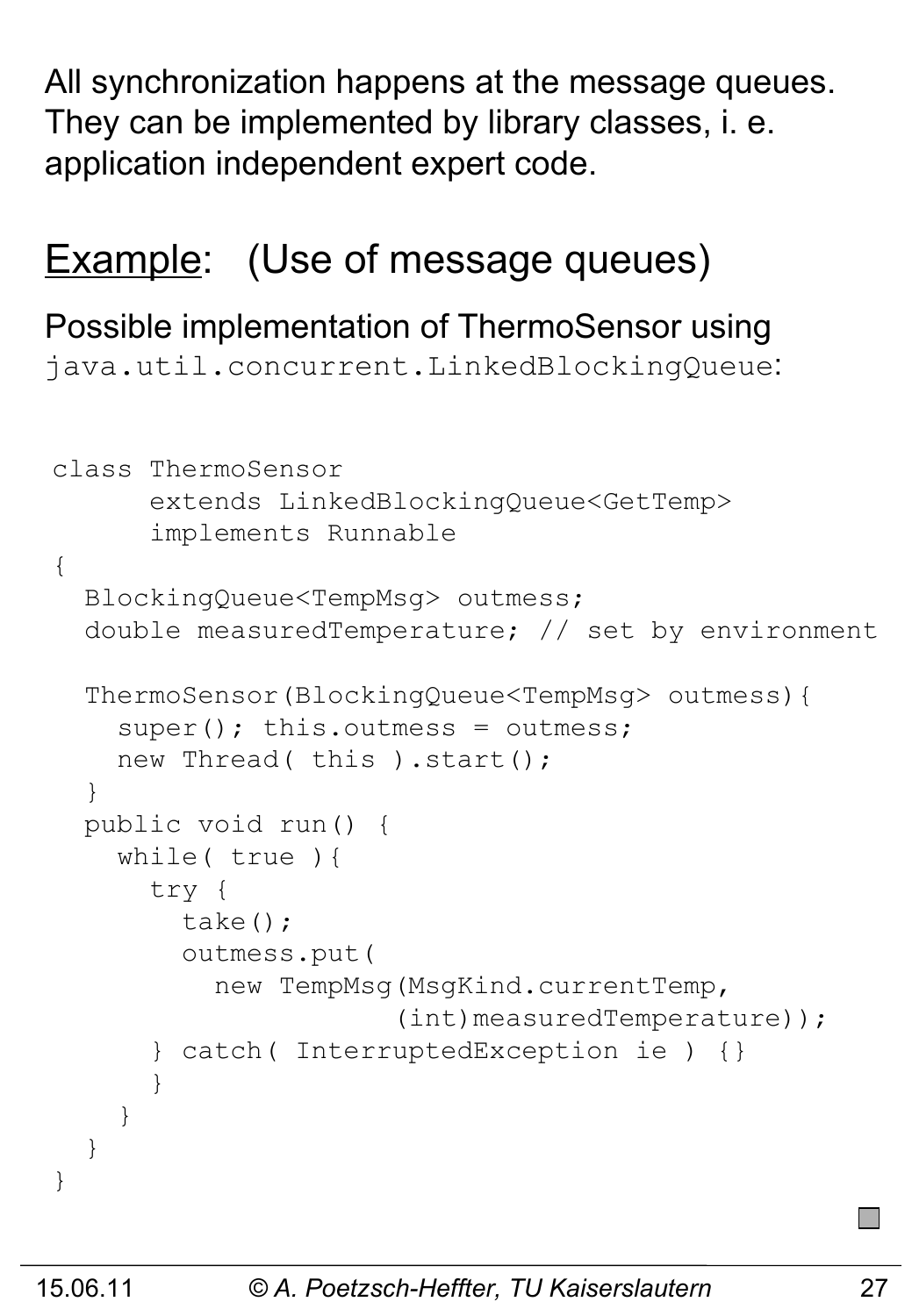### Discussion:

Message queues play the role of connectors between components.

If threads are only component-local, data races and issues of thread-safety are avoided.

Components have better control over incoming messages/methods.

*Disadvantage*: Indirection caused by messages cause loss of efficiency.

*Disadvantage*: Closer coordination between components is more difficult to achieve.

### Programming message passing systems:

Support by libraries and frameworks (e.g. Java Message Service JMS)

Language extensions for message support (JCoBox)

As basic mechanism in the language (Erlang)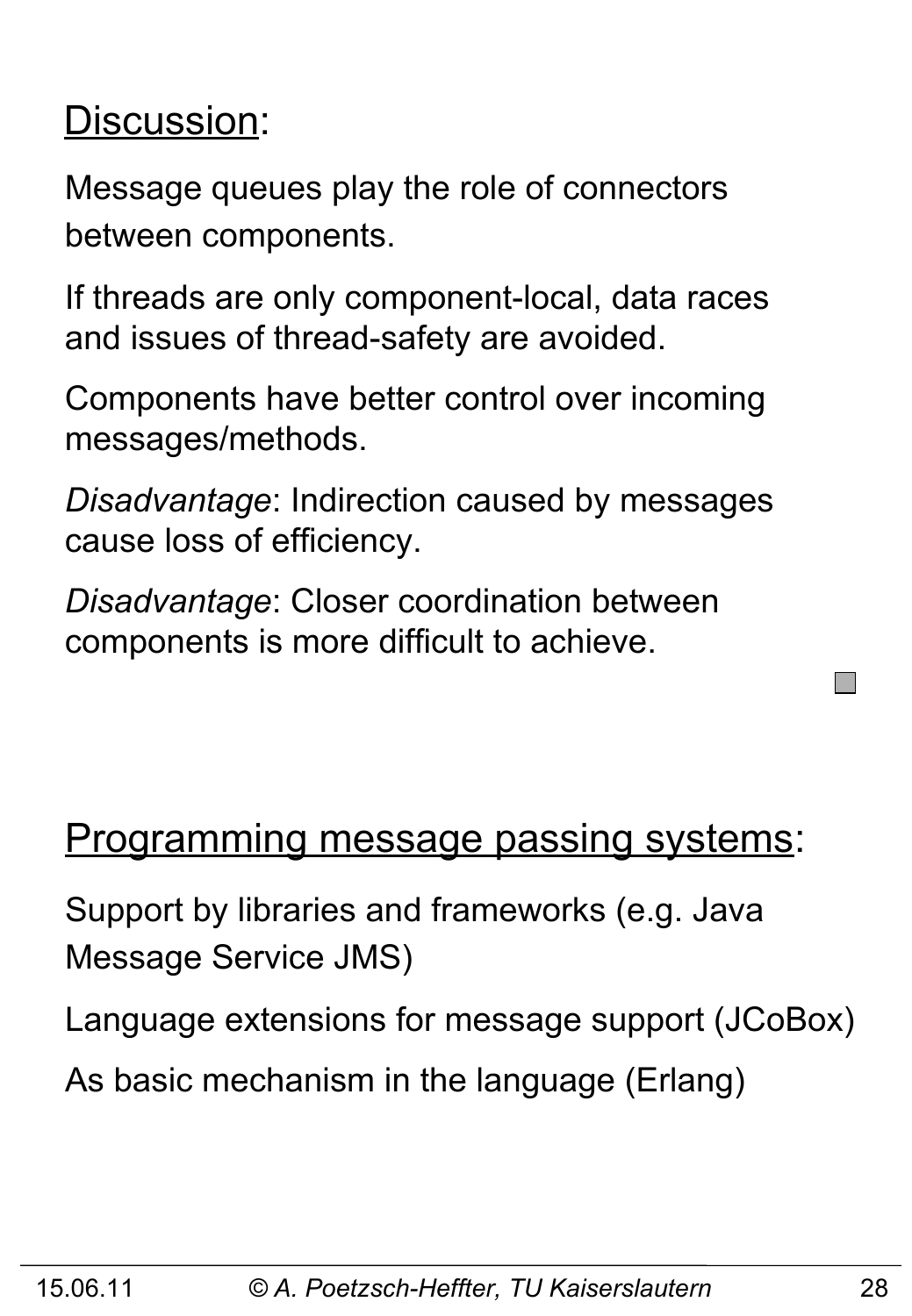### JCoBox

extends Java with new concurrency concept:

- -- CoBox classes: @CoBox annotation structure the heap similar to ownership
- -- cooperative task scheduling:
	- -- one active task per cobox
	- -- active task has to yield control (not interrupted by scheduler
- -- **asynchronous method calls**:  $x \,$ !m(e)
	- -- immediately return to the caller
	- -- create new task in cobox of receiver
- -- *futures:* Fut<ResultType> f; provide a location for results of asynchronous method calls; reading the result:
	- $-$  f.await(); // suspends until result is available
	- --  $f.get()$ ; // blocks the current task

See separate slides an JCoBox and the information at:

http://softech.informatik.uni-kl.de/Homepage/SoftWare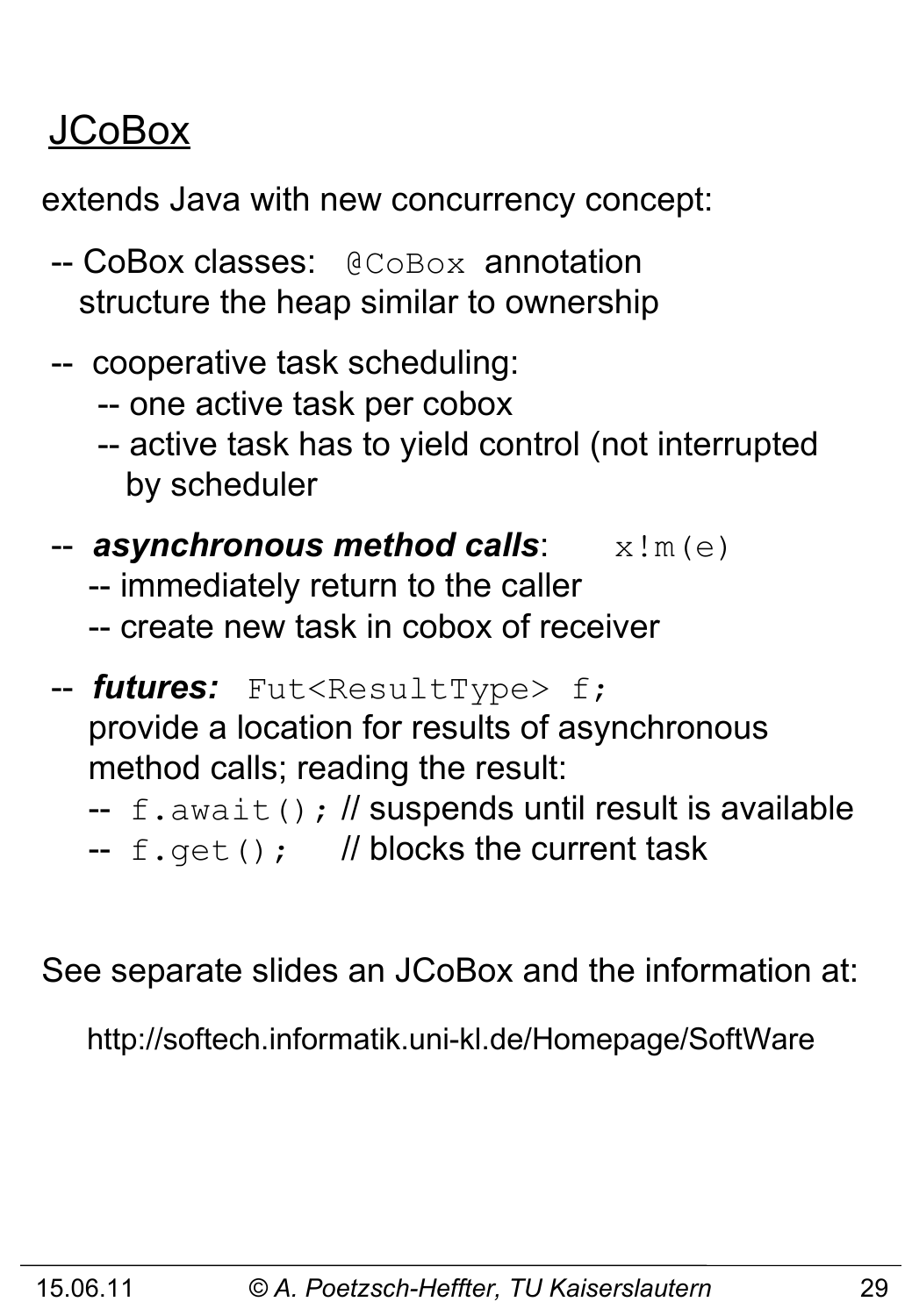### Example: (Simple CoBox program)

```
@CoBox // the @CoBox annotation 
class Ping {
   Pong pong;
   boolean stopped;
   Ping(Pong p) {
     pong = p;
     this!go(); // asynchronous self-call
                 // starts internal task
   }
   void go() {
     stopped = false;
     while (! stopped) {
       Fut<String> fut = pong!ping("Hello"); 
      String answer = fut.awt();
               // allowing stop calls to be executed 
       System.out.println(answer);
   } }
  void stop() { stopped = true; }
}
@CoBox 
class Pong {
   String ping(String s) { return s+" World"; }
}
class Main {
   public static void main(String... args) {
     // at this point we are in the MAIN cobox
    Pong pong = new Pong();
    Ping ping = new Ping(pong);
     JCoBox.sleep(5, TimeUnit.SECONDS);
     ping.stop();//equivalent to: pong!stop().get();
   }
}
```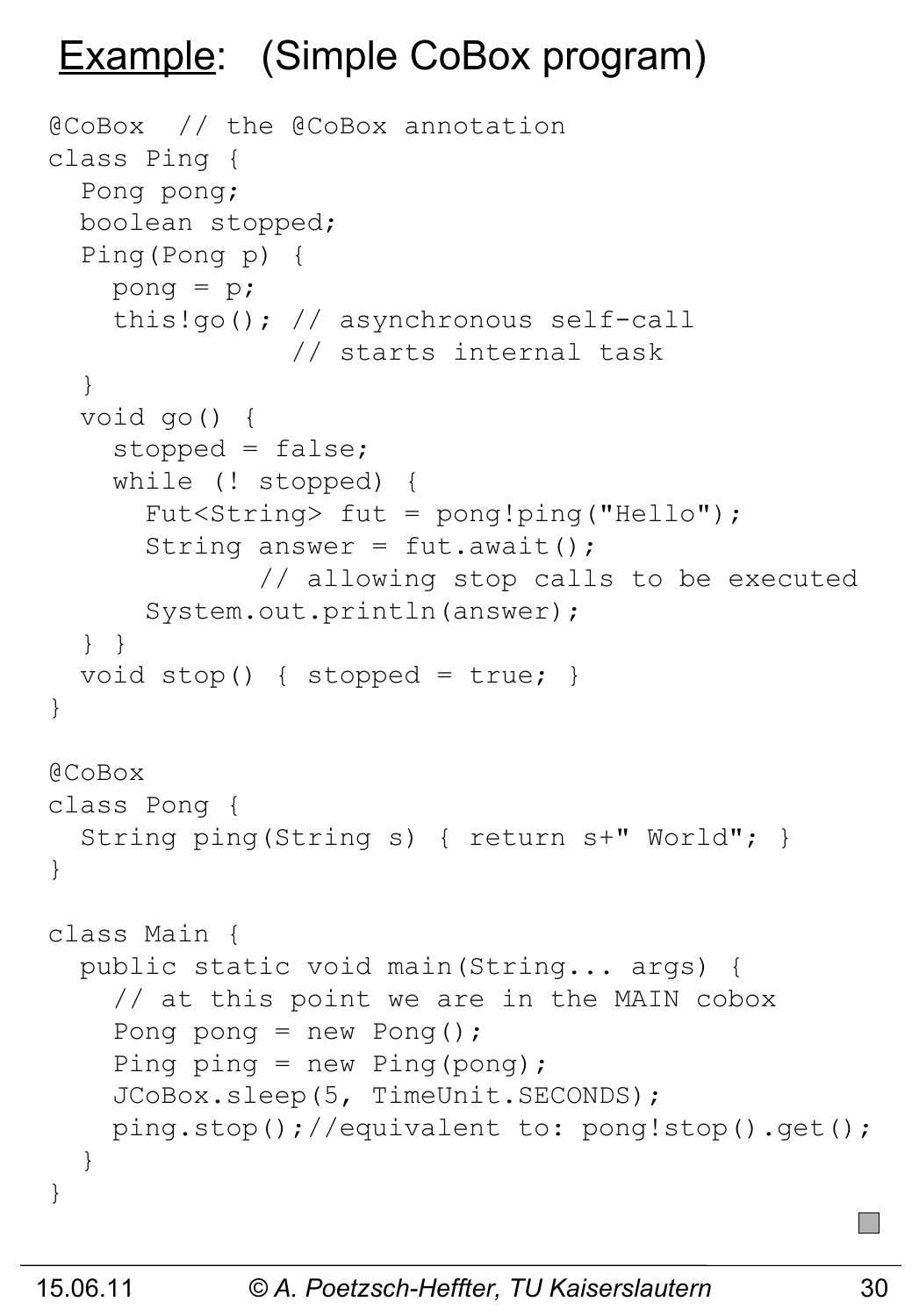### **Synchronous Messages**

Synchronous message passing is based on a rendezvous between sender and receiver:

- -- Messages are only sent if both sender and receiver are ready to perform the communication.
- -- If only one is ready, the other one is blocked.

All communication partners have to be active components.

In the figure, connectors represent synchronous channels.

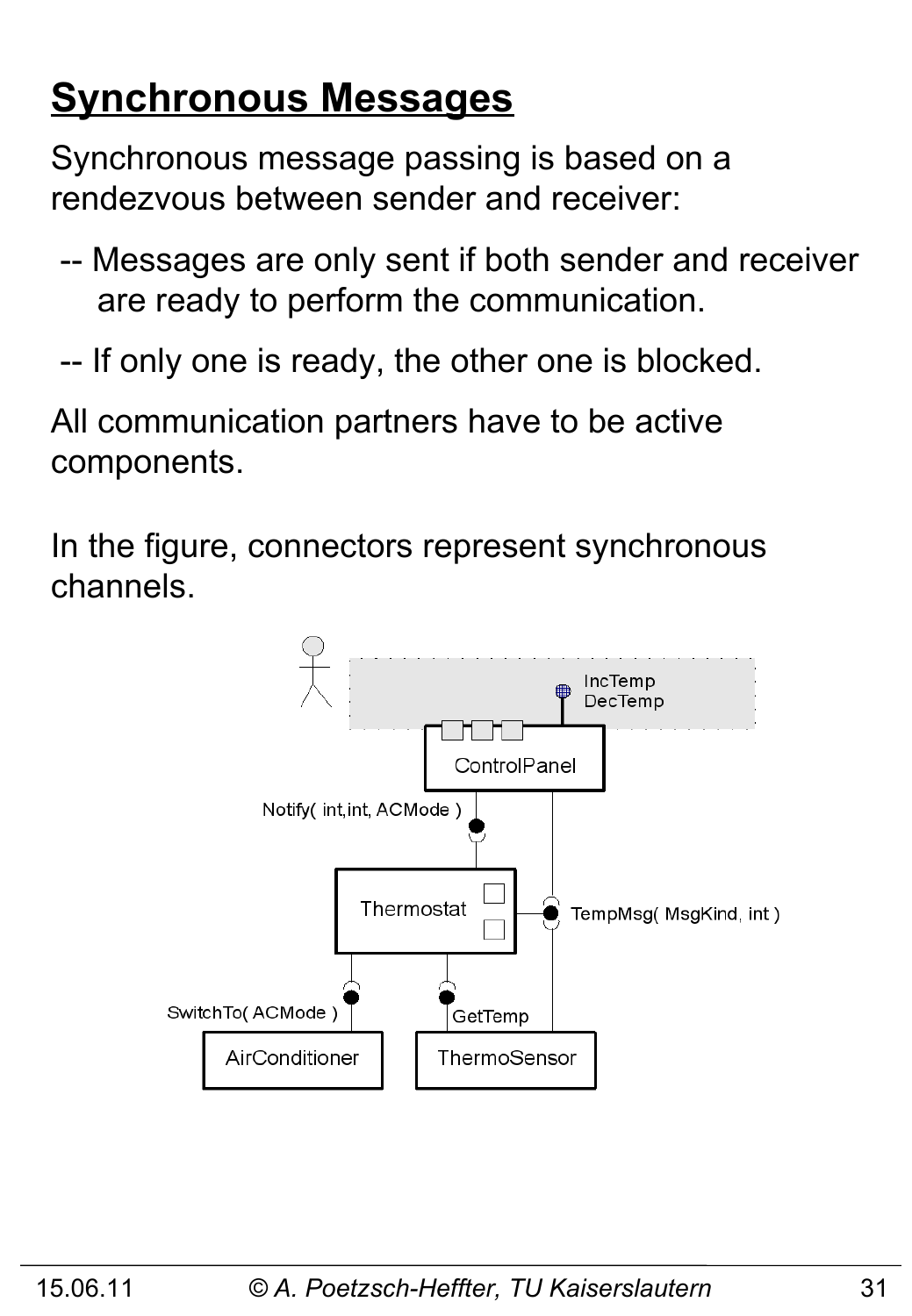#### Behavior is modeled by the following interface automata:



Transitions with send messages *m!* may only be taken synchronously with corresponding receive messages *m?* in a component that is linked by a channel for *m*.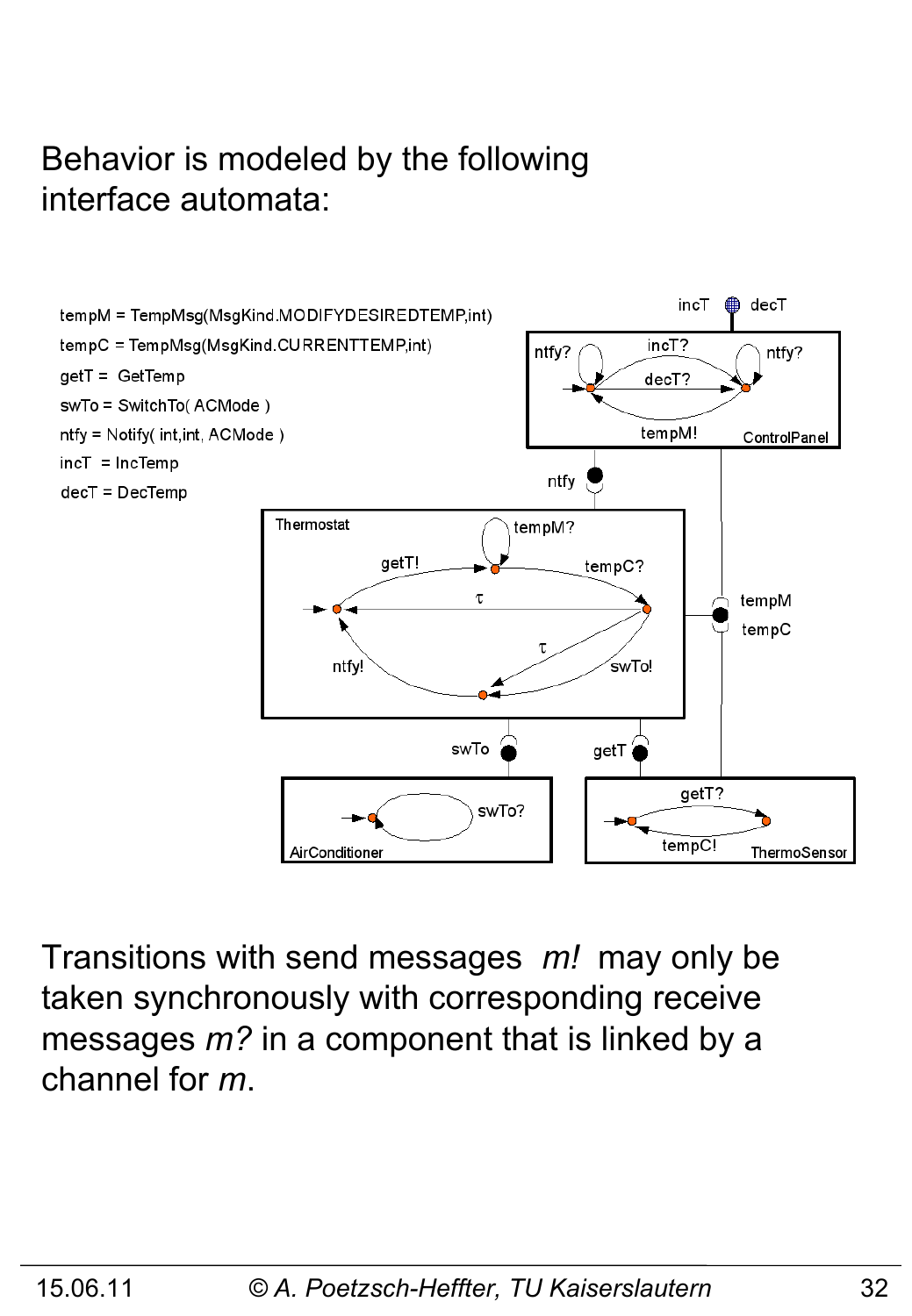### Remarks:

Synchronous communication has the advantages of asynchronous communication and simplifies to express close coordination.

*Disadvantage*: Danger of deadlocks is higher.

Synchronous communication underlies many communication models:

-- Programming languages, e.g. Ada tasks

#### -- Calculi:

- -- Communicating sequential processes CSP
- -- Calculus of communicating systems CCS
- -- π-calculus
- -- Interface automata

In Java, synchronous communication can be achieved by using class SynchronousQueue<E> of package java.util.concurrent in which each put-operation must wait for a corresponding take-operation, and vice versa.

A synchronous queue does not have any internal capacity, not even a capacity of one.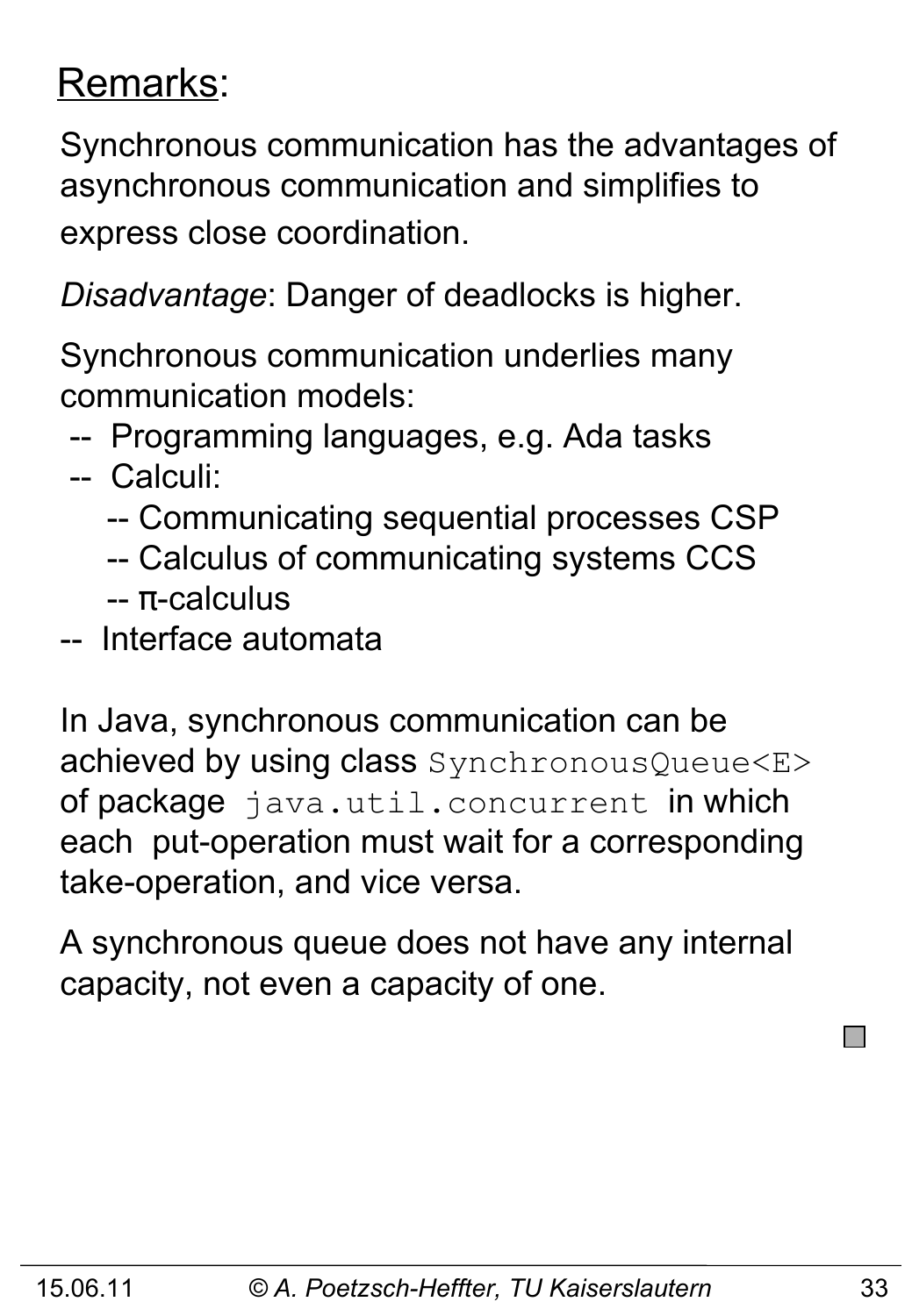# **6.3 Distributed OO-Programming**

Distributed programming is about programs that run in different OS-processes/on different machines.

Central to distributed programming are the means of communication. Most OO-languages or frameworks support:

- communication over sockets and streams
- remote method invocation, a synchronous communication technique

Some support in addition:

- events, signals
- asynchronous messages
- group and multicast communication

Notice:

Distributed programs are usually concurrent programs.

### **Remote Method Invocation in Java**

- Methods of objects in other processes (remote objects) can be invoked, similar to methods on local objects
- Without additional code, only one thread can invoke remote methods, others are blocked.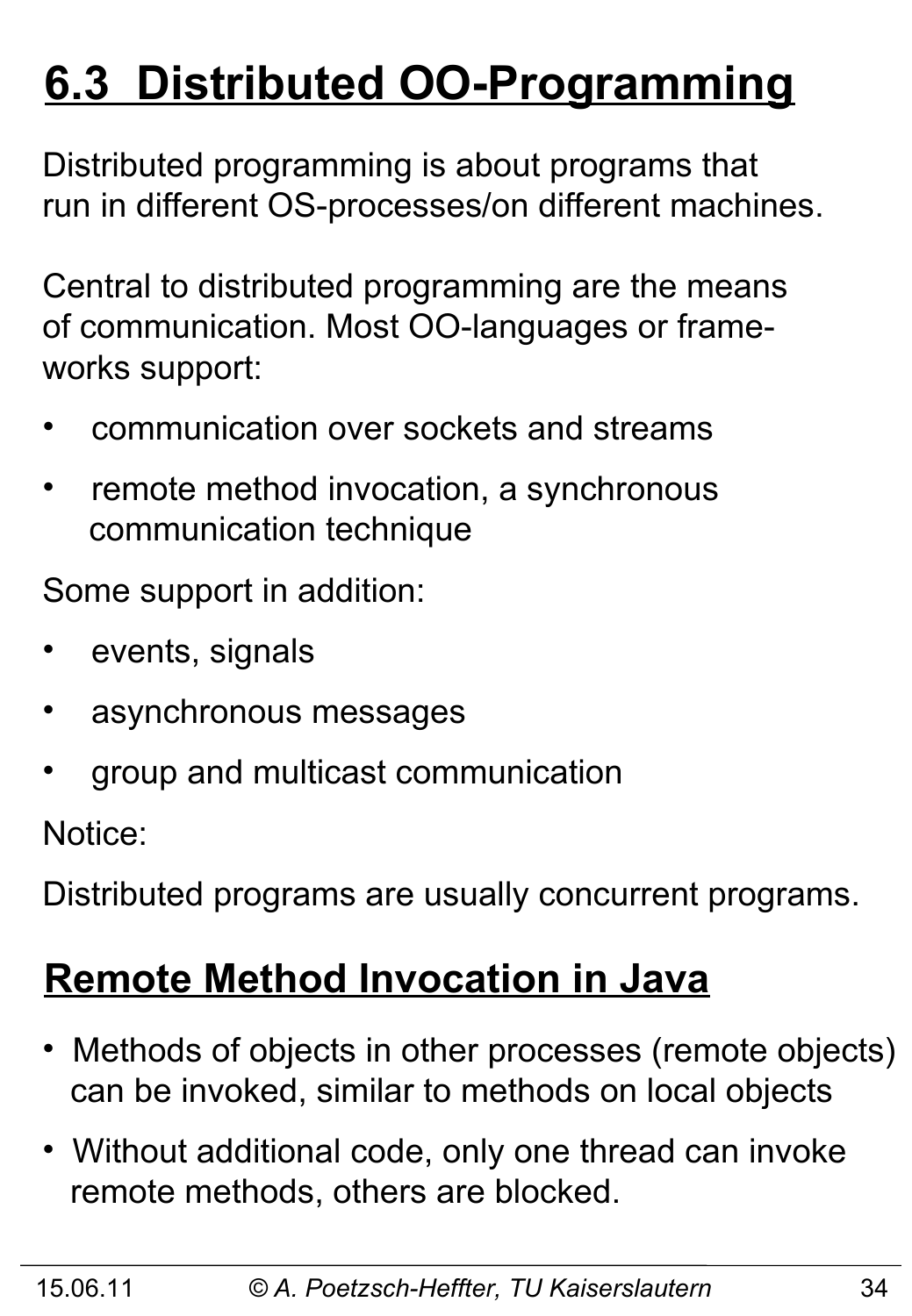Overview:

- Realization: Stubs and skeletons
- Remote interfaces and their implementations
- Binding and lookup of remote objects
- Invoking remote methods
- Parameter passing

### Relalization: Stubs and Skeletons:



- Remote objects are represented locally by stubs
- Stubs and skeletons provide communication
- Code for stubs and skeletons is automatically generated by the Java compiler

15.06.11 *© A. Poetzsch-Heffter, TU Kaiserslautern* 35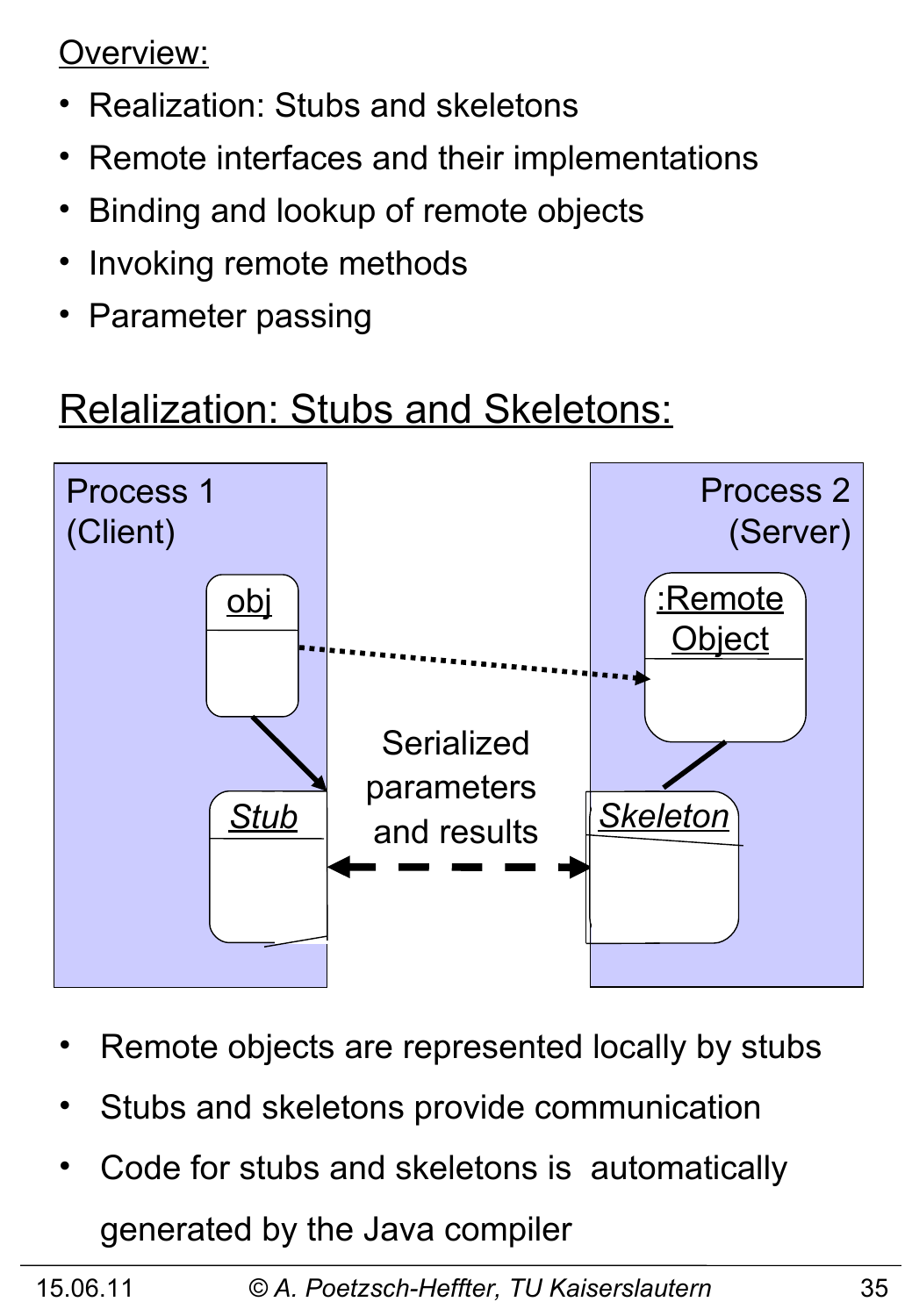### Remote Interfaces and their Implementation:

• Methods that are available remotely must be specified in an interface that extends Remote:

**interface** Remote { }

- Implementations of remote objects extend UnicastRemoteObject (or similar classes)
- Constructors may throw exception
- Almost identical to local implementations

### **Example:** (Remote object implementation)

Buffer that can be accessed remotely:

```
interface Buffer extends Remote {
   void put( Prd p ) throws RemoteException;
   Prd get( ) throws RemoteException;
}
```

```
class BufferImpl extends UnicastRemoteObject 
                  implements Buffer {
   // fields identical to local solution;
   BufferImpl() throws RemoteException { }
   synchronized void put( Prd p ) 
     { // identical to local solution }
   synchronized Prd get( ) 
     { // identical to local solution }
}
```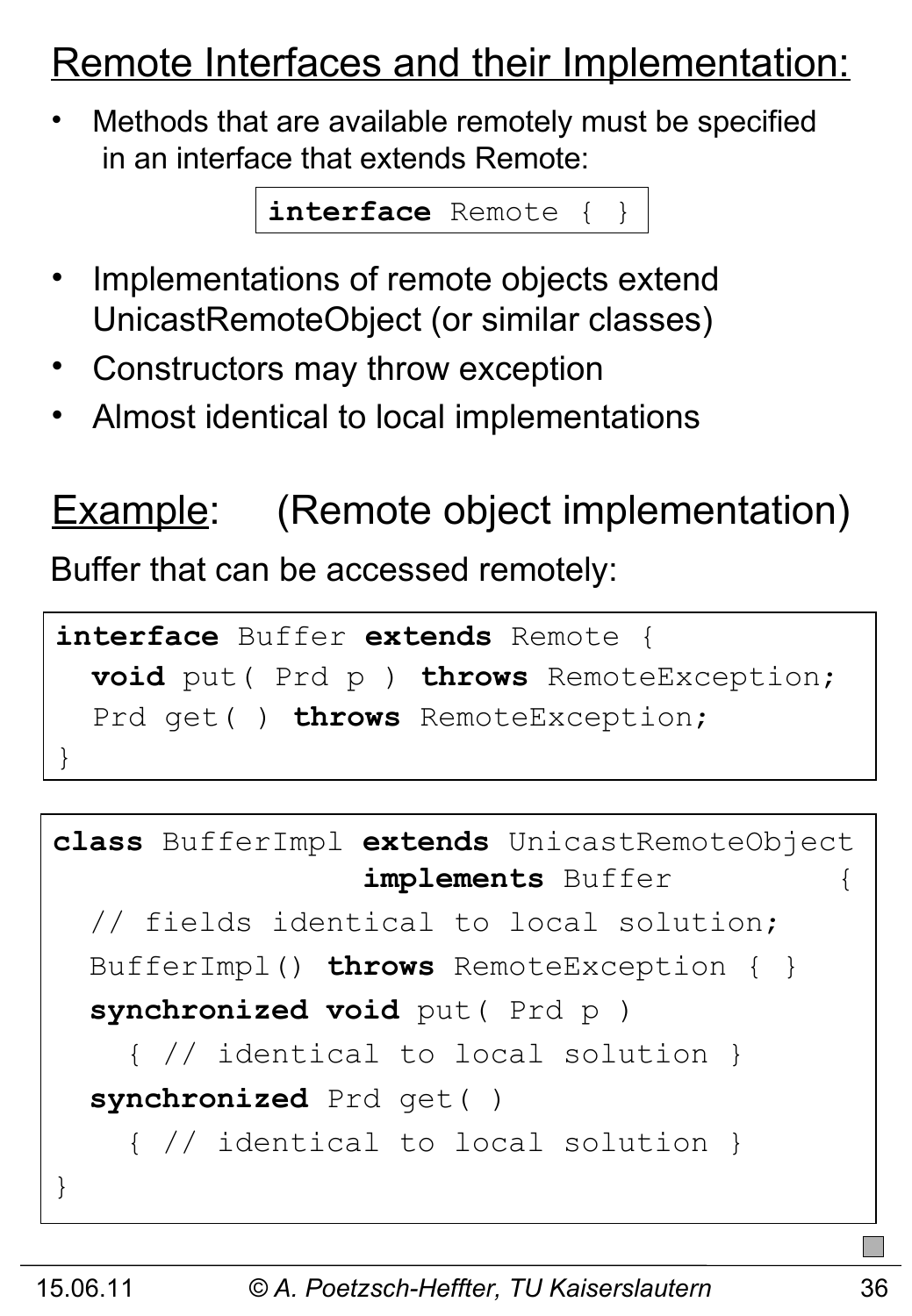### Programming infrastructure:

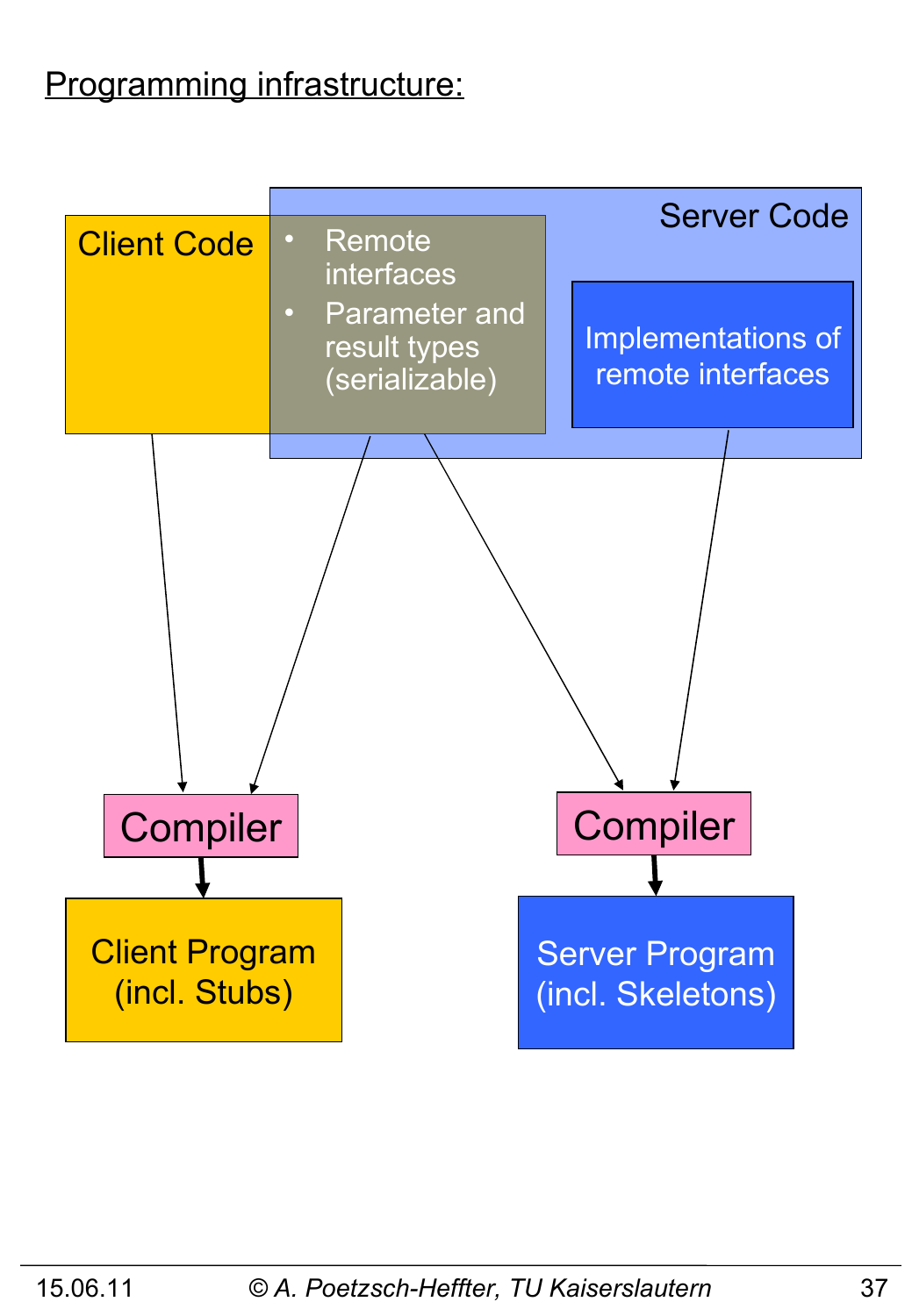### **Binding and Lookup of Remote Objects:**

- References to remote objects are obtained through a **name service**
- **Name server** (rmiregistry) must run on server site
	- Offers service at a certain port
	- Communication with name server is enabled by API
- Process of remote object binds remote object to a name.
- Potential invoking object gets reference through method lookup using an URL.

```
class Naming {
  static void rebind (String name, Remote obj)
               throws ... { ... }
   static Remote lookup( String name )
               throws ... { ... }
 ...
}
```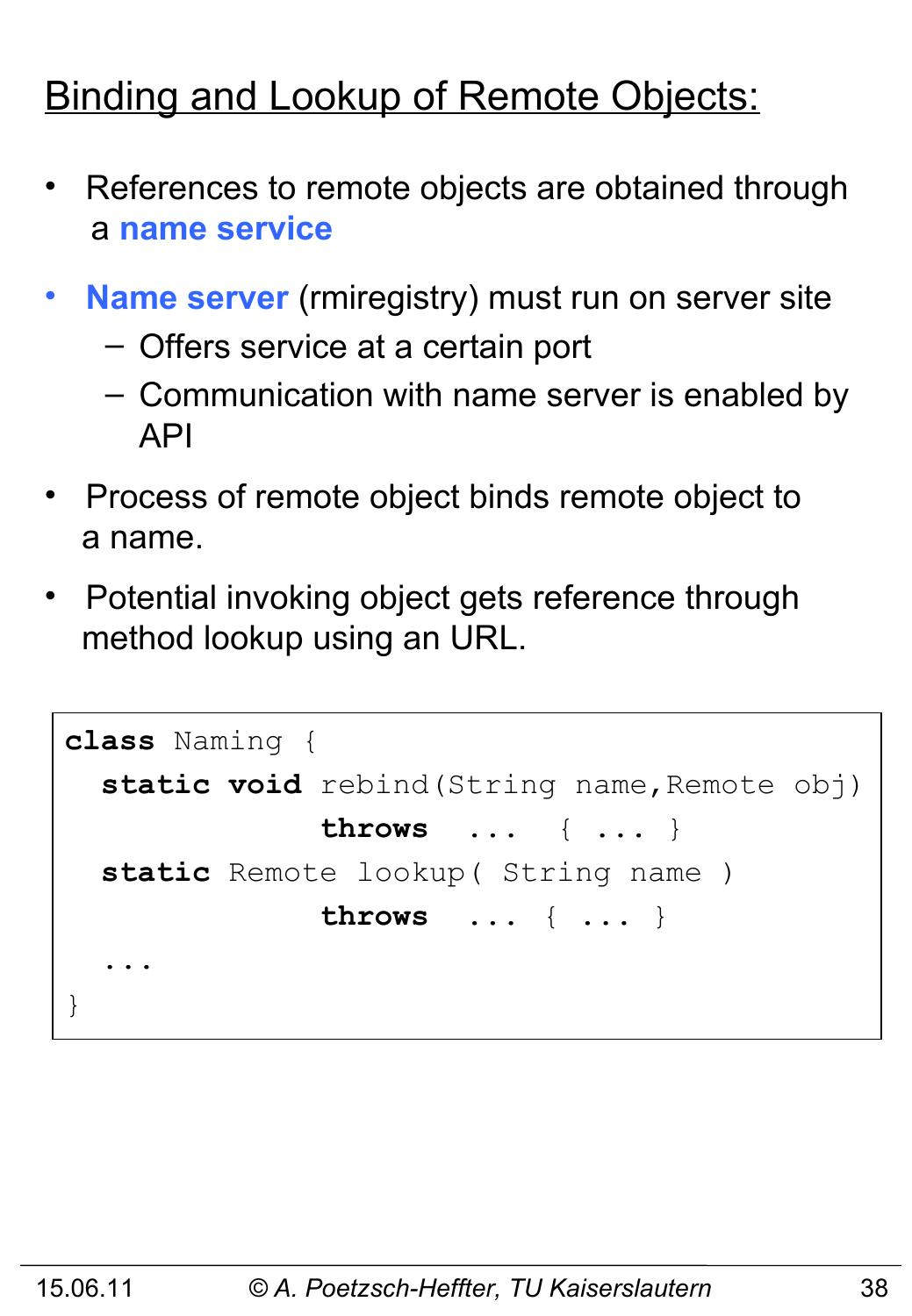### Example: (Binding and Lookup)

Buffer server binds a buffer to name "buffer":

```
class BufferServer {
   static void main( … ) throws Exception {
     Naming.rebind( "buffer",
                     new BufferImpl() );
   }
}
```
Producer looks up and links to the remote buffer object:

```
class Producer extends Thread {
 …
   static void main( … ) throws Exception {
     String url = "rmi://monkey/buffer";
     Buffer b = (Buffer) Naming.lookup(url);
     new Producer( b ).start( );
   }
}
```
### **Invoking Remote Methods:**

Remote references can be used like a local reference, in particular to invoke a method.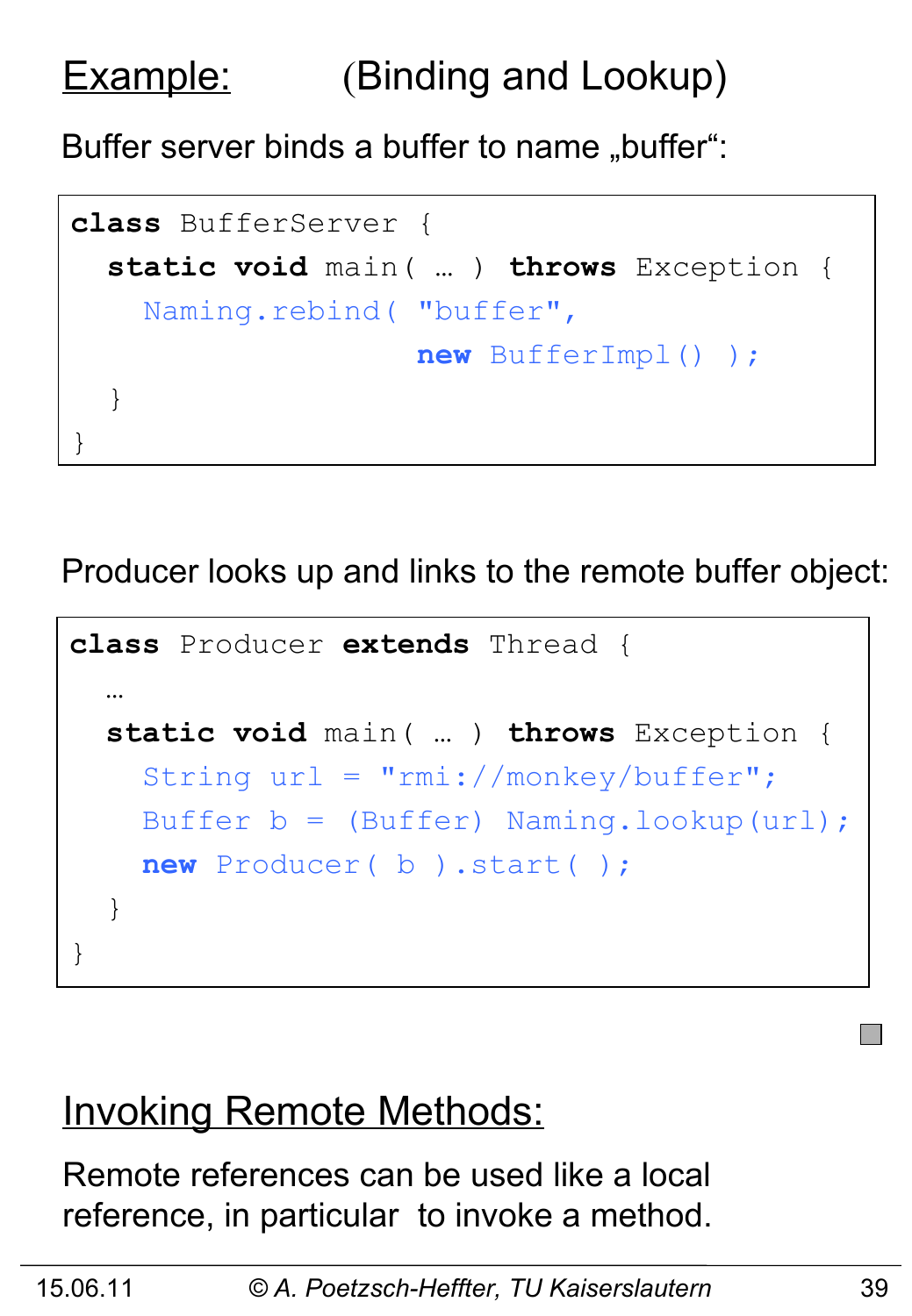### **Example:** (Invocation of remote methods)

```
class Producer extends Thread {
   Buffer buf;
  Producer( Buffer b ) { buf = b; }
   void run( ) {
     while ( true )
       try {
         buf.put( new Prd( ) ); 
       } catch( Exception e ) { ... }
   }
}
```
### Remark:

- Remote interfaces can be used to invoke methods of remote objects
- Communication is transparent except for
	- Error handling
	- Problems of serialization
- Coding is almost identical to local solutions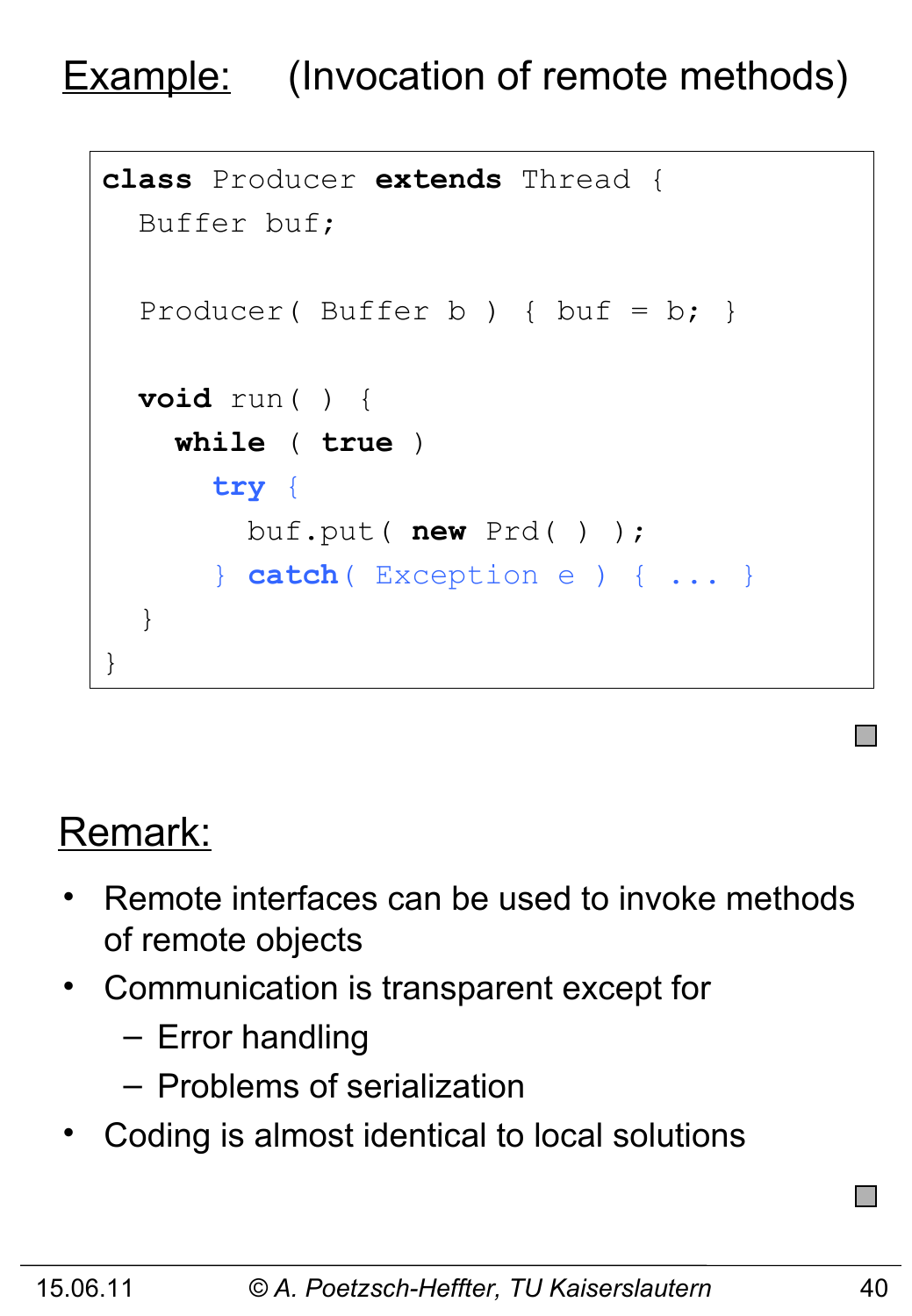#### Process Interaction:

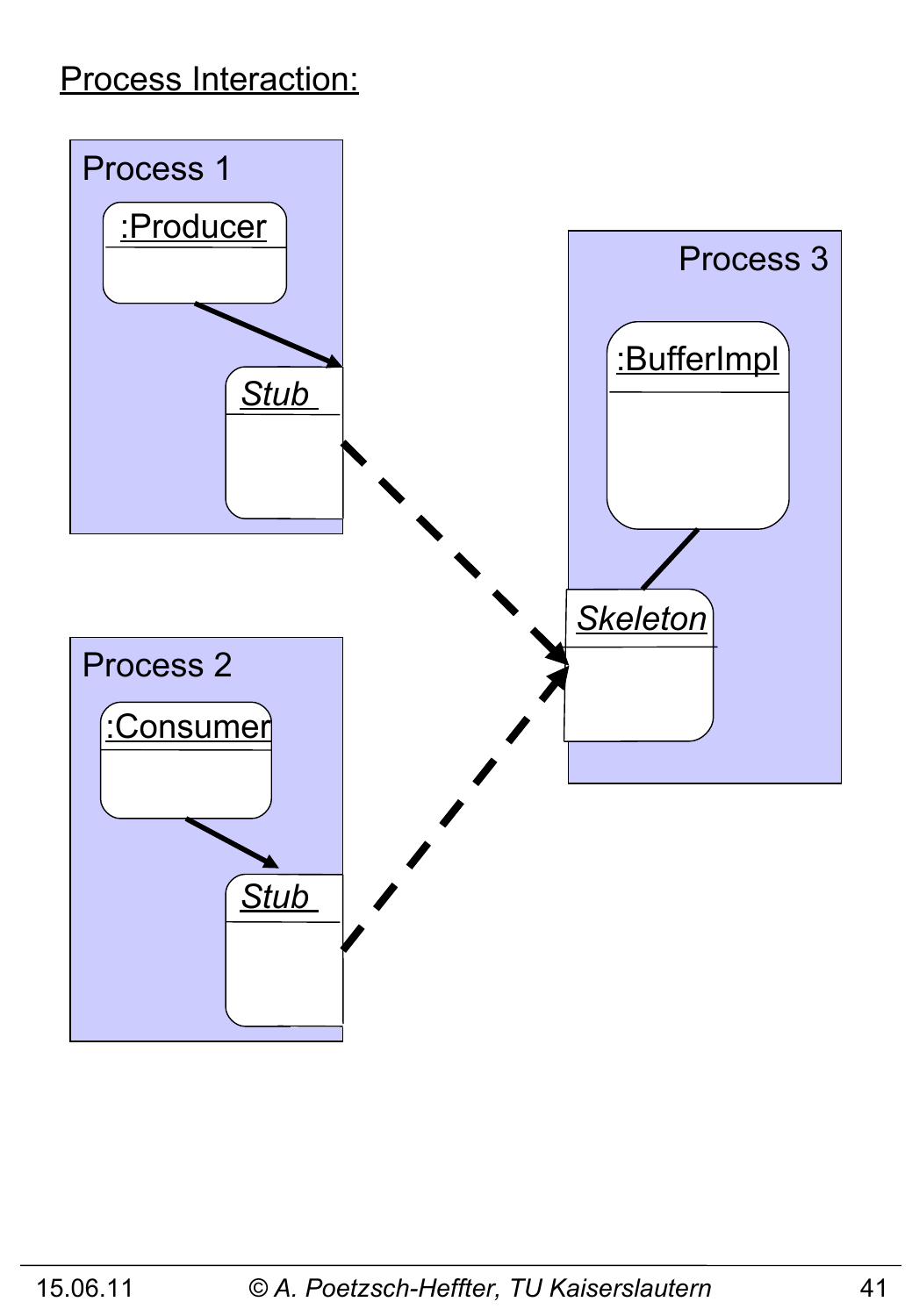### Summary: Using RMI in Java:

- Define interface of remote object (extends Remote)
- Define implementation of remote object (extends UnicastRemoteObject)
- Start name server (rmiregistry)
- Server program registers remote objects at registry
- Client programs retrieve remote reference through URL (name of computer and name of remote object)

### **Parameter Passing:**

Parameter passing is essentially done by serialization, however:

- all parameters are serialized as if they form a connected object structure (duplicates are copied only once)
- references to remote objects (more precisely to the stubs) are handled by creating a new stub on the remote side